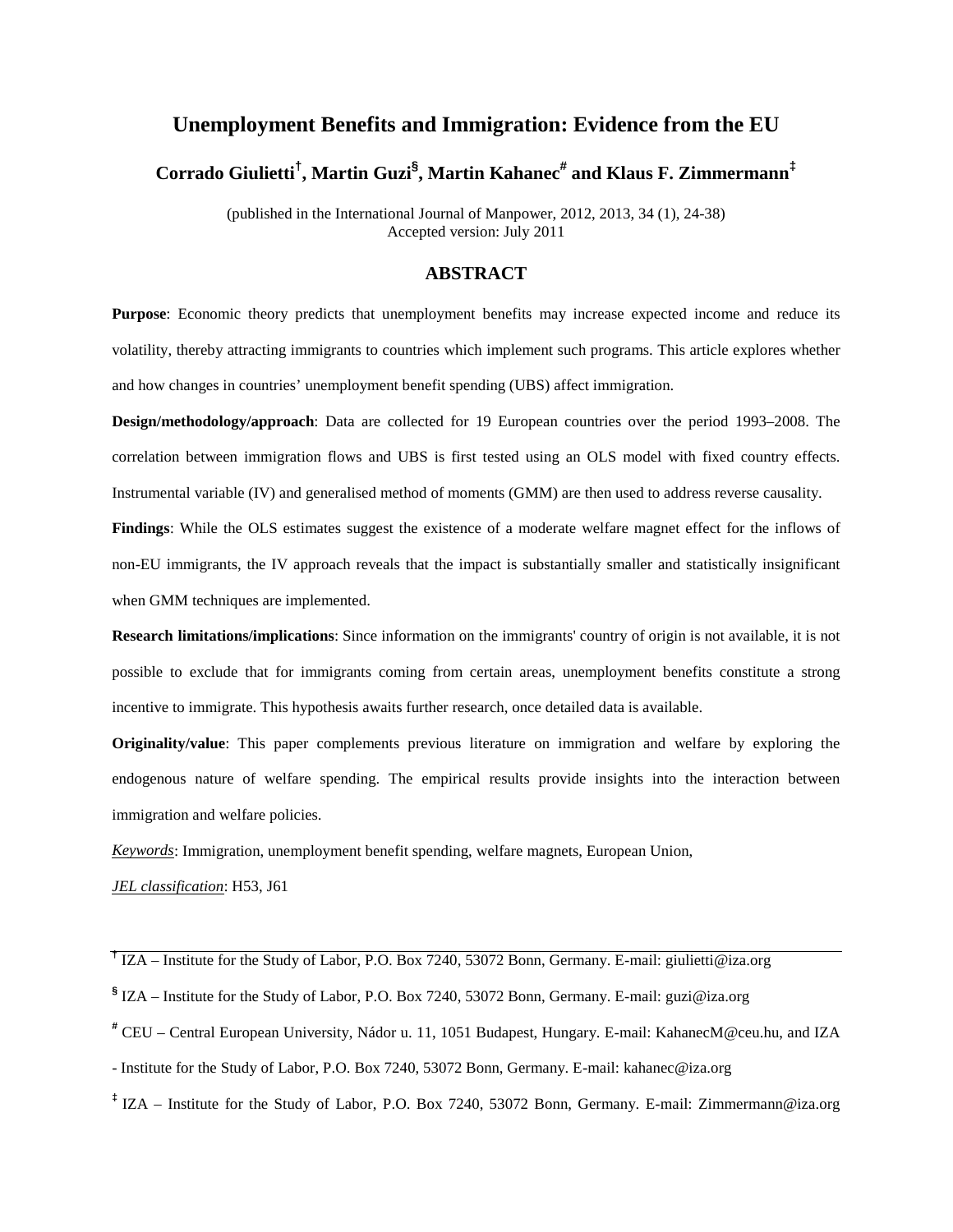#### **1. Introduction**

In recent years the topic of "welfare migration" has raised controversial discussions and generated a substantial body of literature. There is concern that excessive participation in welfare or social security systems might be a more common phenomenon for immigrants than for natives (Cohen, Razin and Sadka, 2009; Nannestad, 2006) or constitute a fiscal burden for host countries (De Giorgi and Pellizzari, 2009).

The scope of this paper is to explore whether and how changes in countries' welfare generosity affect immigration. Instead of using an aggregate measure of welfare, such as total social public spending (which would include social assistance), this work focuses on unemployment benefits. These benefits result from a public insurance program in which participation is conditioned on compulsory contributions during periods of insured work. The contributory nature of the program makes immigrants' benefit recipiency directly linked to their employment experience. As described by Heitmueller (2005), expected income may be an important factor driving people's decision to migrate. Together with earnings during phases of employment, this also includes unemployment benefits that might be accessed during spells of unemployment. Hence, the presence of unemployment benefits may increase immigrants' expected income as well as help reduce its volatility. As a result, countries with particularly generous unemployment benefits could attract a greater number of (risk averse) immigrants.

This hypothesis is tested by estimating the correlation between immigration inflows and unemployment benefit spending (UBS) as a fraction of the gross domestic product for a sample of European countries. Flows from EU and non-EU origins are analysed separately because immigrants from these two broad origins are likely to respond in different ways to UBS. This could be due to, for example, their diverse socio-economic characteristics or the different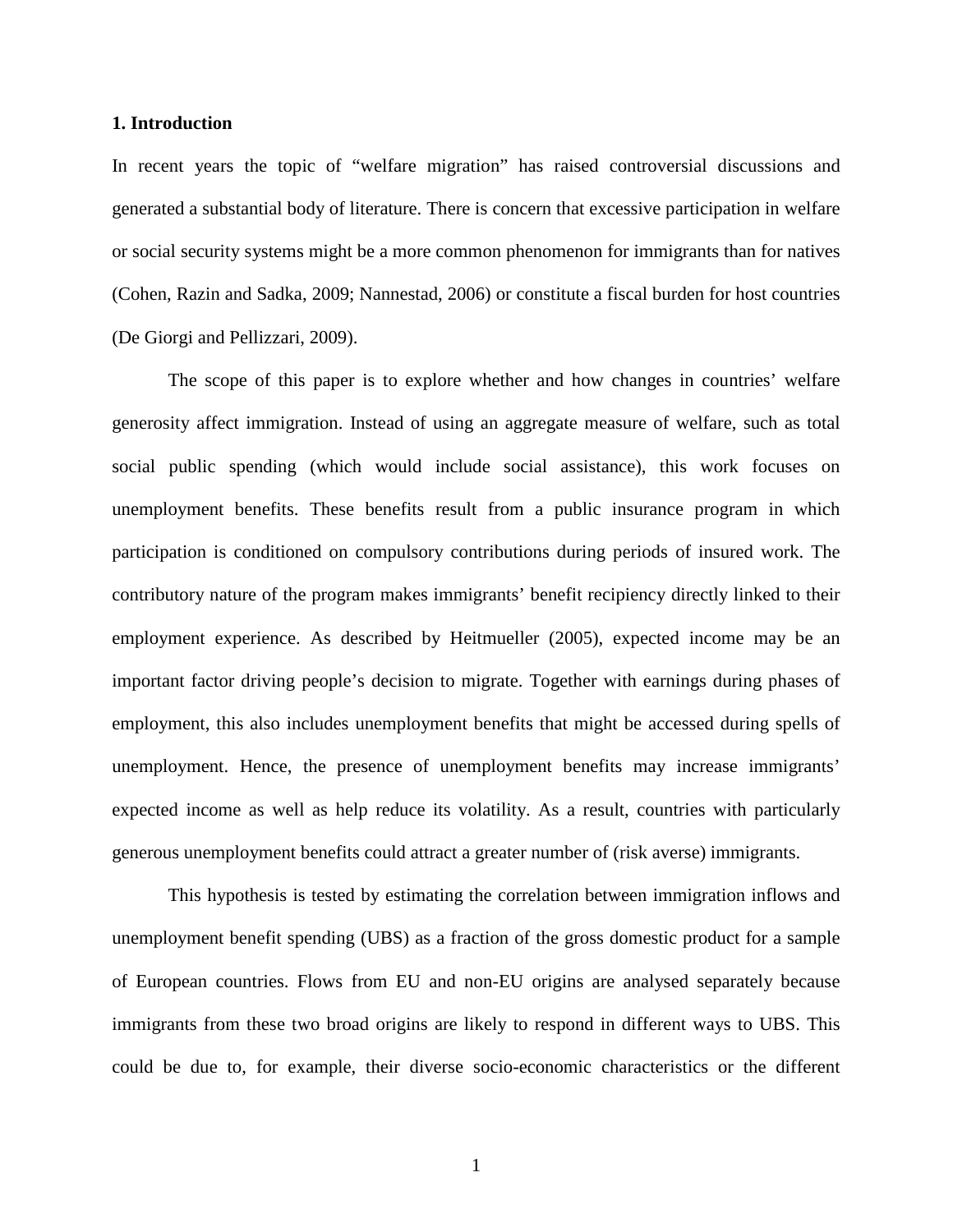treatment in terms of immigration legislation (Anastassova and Paligorova, 2005), or even different eligibility criteria for unemployment program participation. In addition, while immigrants from EU origins are free to migrate within the EU, migrants from non-EU origins do not have the same freedom.

Building upon recent studies which have found no (Pedersen, Pytlikova and Smith, 2008) or moderate (De Giorgi and Pellizzari, 2009) evidence of the welfare magnet hypothesis, the article's main contribution is that it systematically studies the endogenous nature of UBS in the context of the welfare magnet hypothesis. Specifically, two potential channels of reverse causality between immigration and UBS are explored. The first is a case of simultaneity, whereby immigrants impact UBS through benefit take-up or by affecting the GDP of a country. This hypothesis is investigated by estimating the probability of unemployment benefits recipiency, conditional on unemployment, for both immigrants and natives. By doing so, it is possible to distinguish whether reverse causality arises due to the composition of immigrant population or due to immigrants' higher propensity to be in welfare. The second source of reverse causality relates to how policy reacts to immigration by cutting (or expanding) UBS. This conjecture is investigated by analysing whether changes in eligibility criteria and durations of unemployment benefits are associated with the evolution of immigration patterns.

In order to address the potential endogeneity implied by reverse causality, UBS is instrumented with the number of political parties within each winning parliamentary coalition. The rationale is that social expenditure is likely to be higher (lower) in countries where coalitions comprised of more (fewer) political parties (Bawn and Rosenbluth, 2006).

While the ordinary least squares (OLS) estimates indicate the existence of a moderate welfare magnet effect for non-EU immigrants, the implementation of instrumental variable (IV)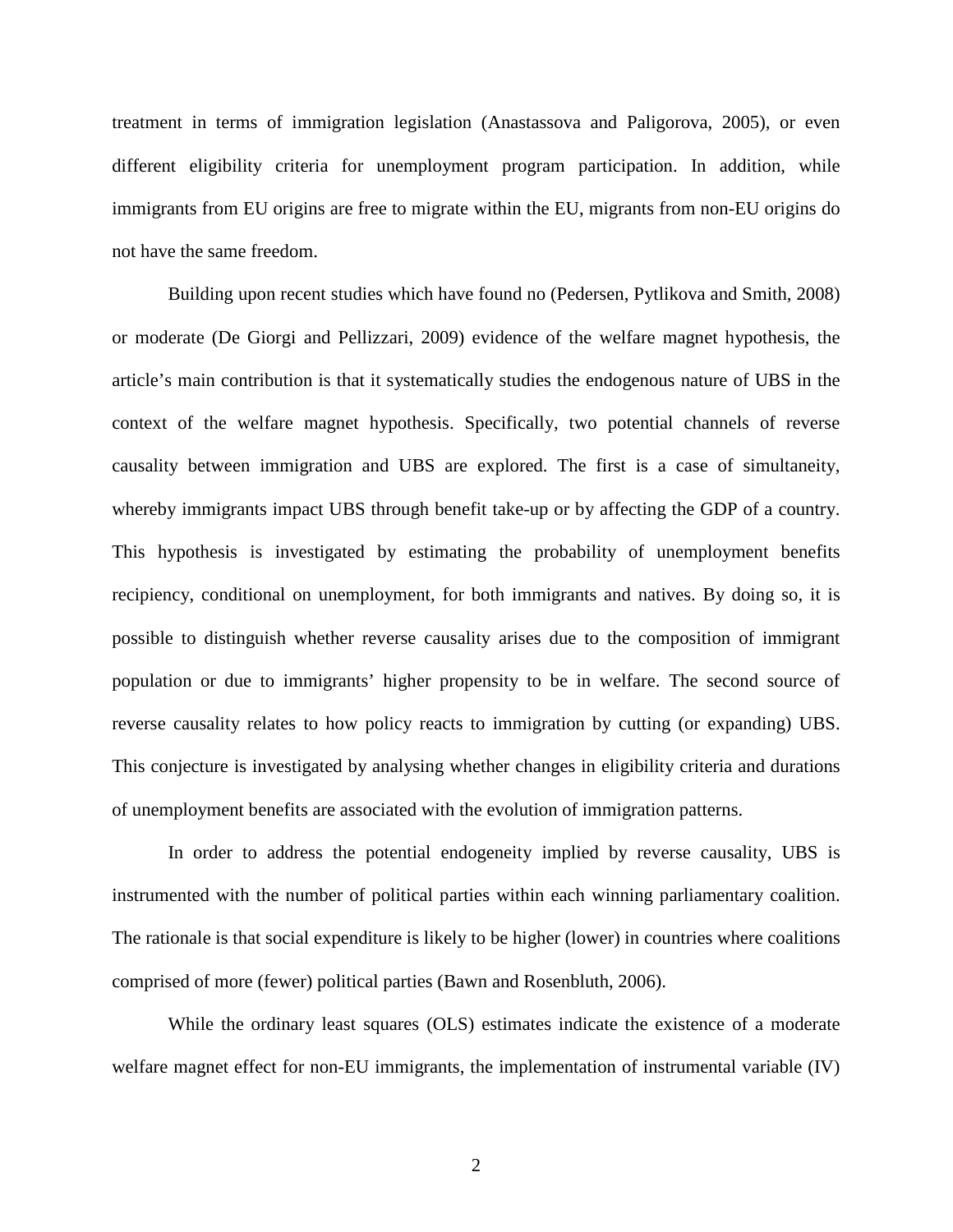and generalised method of moments (GMM) approaches reveals that the impact becomes smaller and statistically insignificant. This result is taken as evidence that reverse causality produces an upward bias in the correlation between immigration and UBS. Therefore, failing to account for such a mechanism implies an overstating of the effect that an exogenous change in UBS would produce on immigration. The analysis for EU immigrants indicates that they do not react to the UBS in host countries. This result might also reflect the different nature of within-EU migration.

The article is organised as follows. Section 2 reviews studies about the welfare magnet hypothesis. Section 3 provides a description of the data and related summary statistics. The empirical strategy is outlined in Section 4, followed by OLS and IV results. Concluding remarks are to be found in Section 5.

#### **2. Literature review**

The focus of the immigration literature on the relationship between welfare and immigration is rather recent. In the context of immigration to the USA, Borjas (1999) proposes that since immigrants in the country have already incurred large costs, they tend to cluster in states offering the highest welfare benefits. Moreover, the generosity of the welfare state will also affect the skill composition of immigration. In their simulations Brücker et al. (2002) find that welfaregenerous countries attract relatively more low-skilled workers, whilst high-skilled workers prefer to settle in countries where social spending is lower, due to the lower tax burden needed to finance it. Hence, welfare generosity may induce a negative sorting of immigrants. In the context of EU enlargement Boeri and Brücker (2005) argue that when the risk of being unemployed is greater for immigrants than natives, the incentive to migrate increases with the replacement rate, and mainly for low-skilled individuals.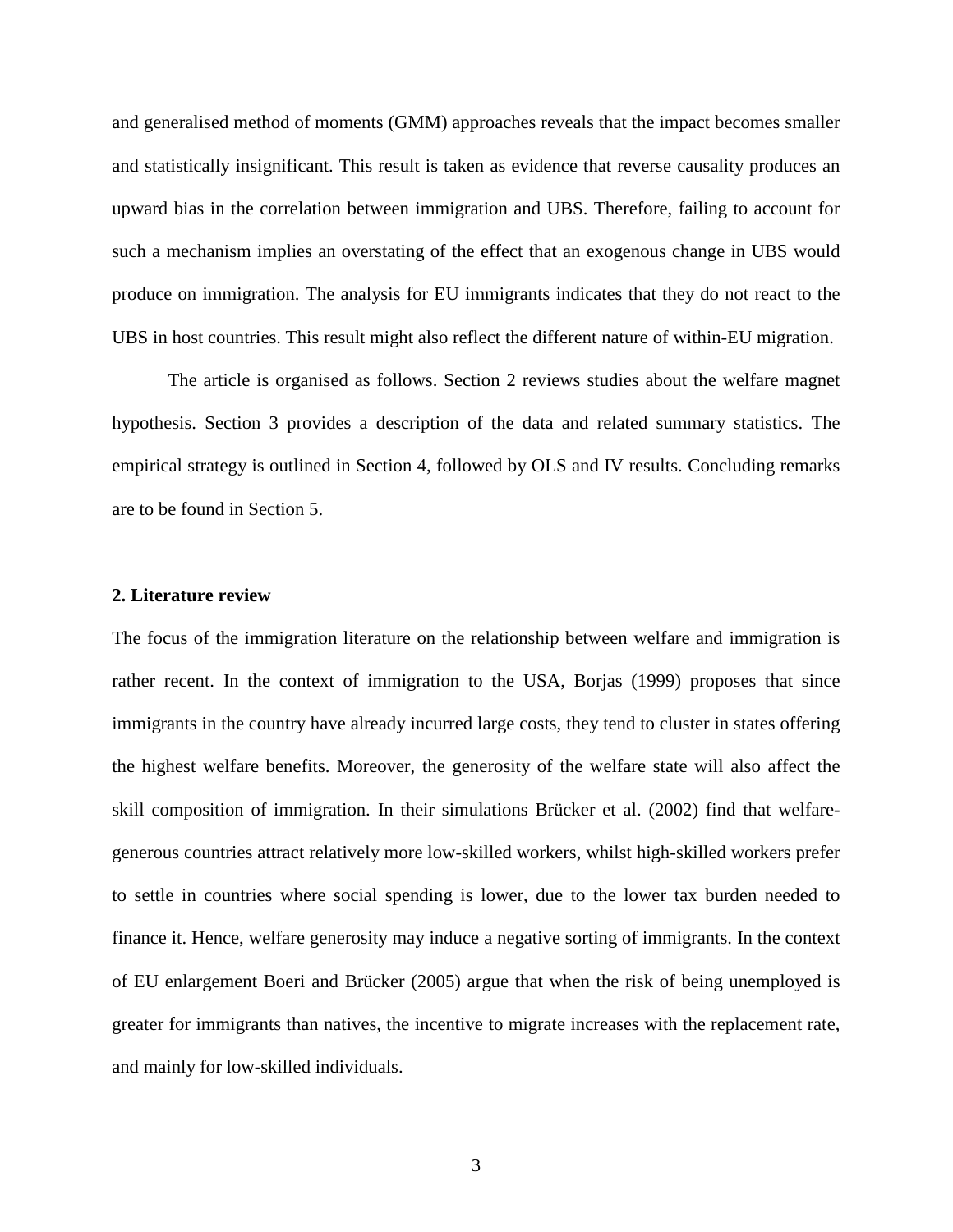Several empirical studies have explored the welfare magnet hypothesis. Using the European Community Household Panel for the period 1994–2001, De Giorgi and Pellizzari (2009) estimate the correlation between immigration and the net replacement rate (NRR), used as a proxy for welfare generosity. The NRR is defined as the ratio between unemployment benefits and average wages. They find that welfare generosity acts as a magnet for immigrants, but its impact is relatively weak. On the other hand, labour market conditions in the destination countries (such as unemployment rates and wages) and networks play a vital role on the decision to move. A similar analysis was carried out by Pedersen, Pytlikova and Smith (2008). Their study, based on detailed immigration flows to OECD countries for the period 1990–2000, mainly focuses on exploring the impact of social networks on immigration. However, their regression analysis also controls for total social expenditure, used as proxy for welfare generosity. Results from their preferred specification do not support the existence of a positive correlation between immigration and social expenditure.

To summarise, while theory suggests that immigrants — in particular low-skilled — are more likely to move to generous countries, there is no strong empirical evidence that this is actually the case. This paper contributes to the recent empirical evidence in two ways: first it focuses on unemployment benefits as proxy for welfare generosity. Changes in public insurance programs affect the total income that working immigrants could obtain in the potential country of destination and hence influence their decision to move. Second, issues of endogeneity of welfare generosity are directly addressed by exploring reverse causality between UBS and immigration.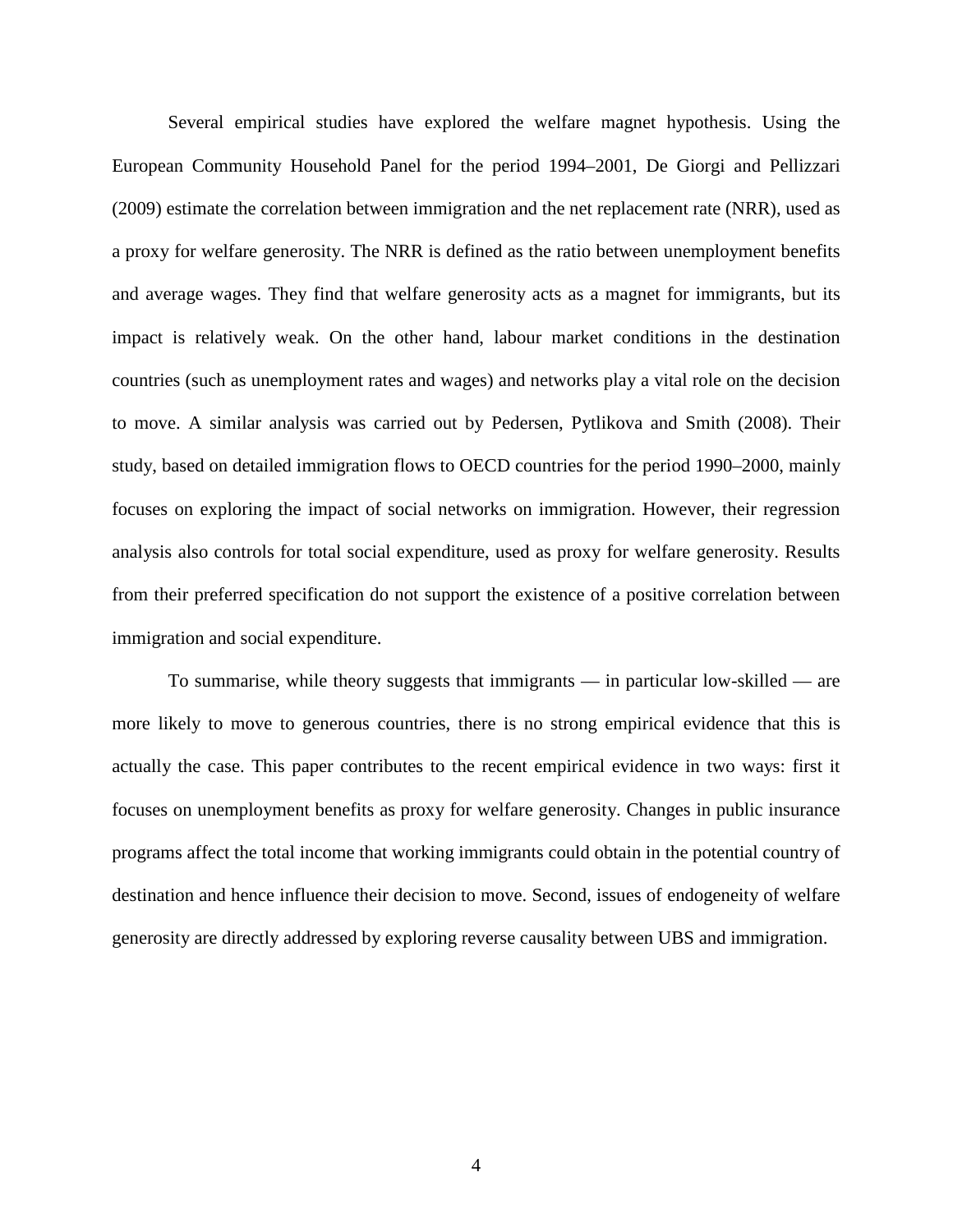# **3. Data**

The sample covers 19 European countries (the EU-15, excluding Greece, for which immigration inflows were not available, plus the Czech Republic, Hungary, the Slovak Republic, Norway and Switzerland) from [1](#page-0-0)993–2008.<sup>1</sup> Data were accessed from several sources. Gross immigration inflows come from the OECD Système d'observation permanente des migrations (SOPEMI) database, which provides consistent and harmonised data over time. These are used to calculate immigration inflows expressed as percentage of total population in a country. Missing information on flows from some countries was complemented with the data used in Pedersen, Pytlikova and Smith ([2](#page-5-0)008).<sup>2</sup> From SOPEMI, information on the stock of foreign-born population was obtained as well and was used to construct the social network variable (see, Pedersen, Pytlikova and Smith, 2008). Data on UBS were collected from the OECD Social Expenditure Database (SOCX), which provides detailed information on social welfare spending in OECD countries.<sup>[3](#page-5-1)</sup> Complementary information on the characteristics of UBS (such as eligibility criteria and duration) and on expenditure on family, health and pension programmes was collected as well.<sup>[4](#page-5-2)</sup> Finally, statistics on the unemployment rate and per-capita GDP were obtained from the World Development Indicators (WDI) online database.<sup>[5](#page-5-3)</sup> Data on the number of parties in government coalitions were collected from the European Election Database.<sup>[6](#page-5-4)</sup> Summary statistics are reported in Table A1 in the Appendix.

<span id="page-5-5"></span><sup>&</sup>lt;sup>1</sup> EU-15 member states are: Austria, Belgium, Denmark, Finland, France, Germany, Greece, Ireland, Italy, Luxembourg, the Netherlands, Portugal, Spain, Sweden and the United Kingdom. The year 1993 coincides with the abolition of restrictions on internal labour mobility within the then European Community. Starting the analysis from this period facilitates the distinction between EU and non-EU flows. The panel is unbalanced because of the unavailability of data for some years. Details are presented in the Appendix.

<span id="page-5-0"></span> $2$  We are grateful to Peder Pedersen, Mariola Pytlikova and Nina Smith for kindly providing us part of the data used in their paper.

<span id="page-5-1"></span> $3$  Source: http://www.sourceoecd.org/database/OECDStat.<br> $4$  Source: OECD (2002, 2007).

<span id="page-5-3"></span><span id="page-5-2"></span><sup>&</sup>lt;sup>5</sup> Source: http://data.worldbank.org/data-catalog/. Per-capita GDP is PPP adjusted and expressed in 2005 US dollars.  $6$  [http://www.nsd.uib.no/european\\_election\\_database/.](http://www.nsd.uib.no/european_election_database/)

<span id="page-5-4"></span>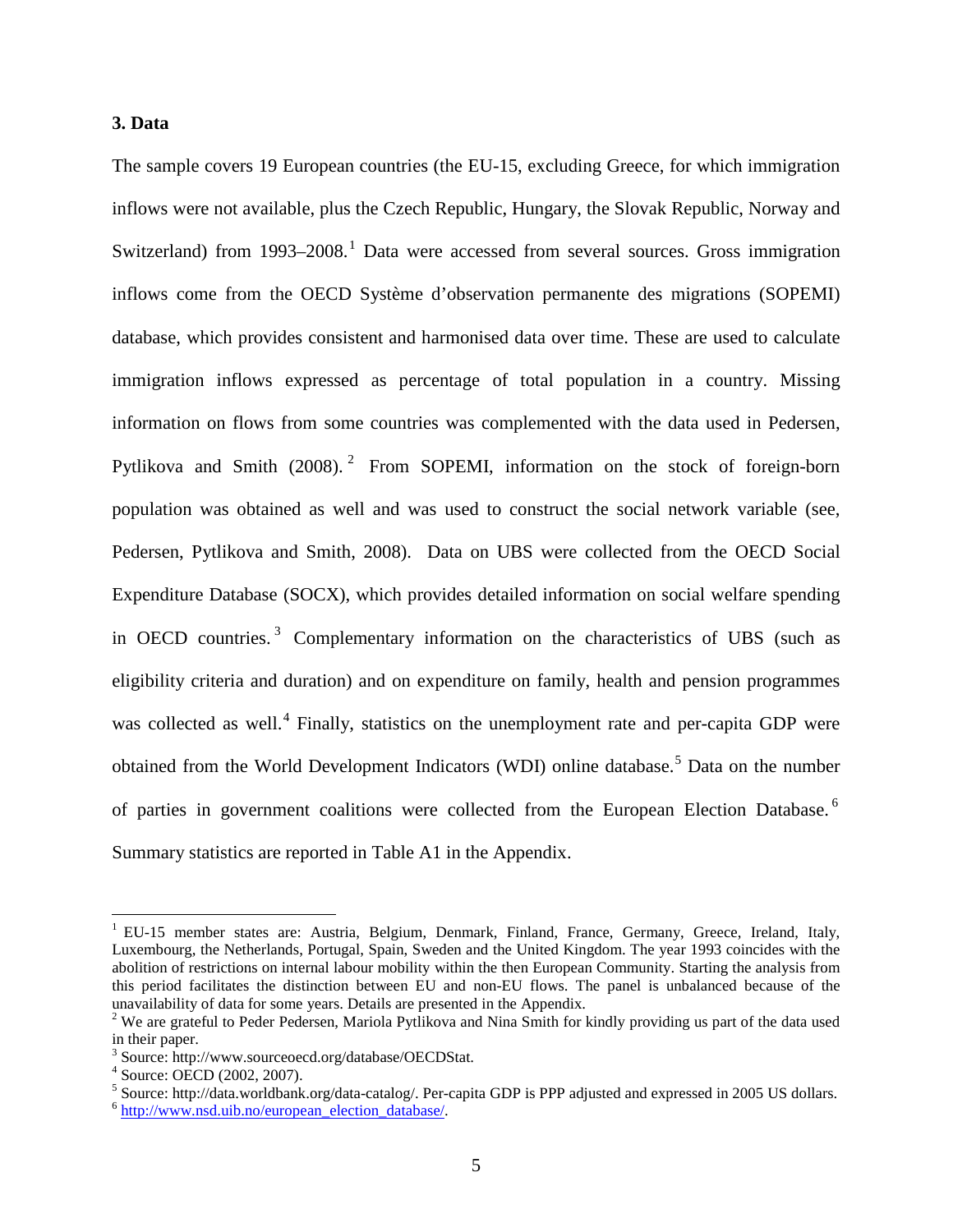#### **4. Empirical framework and results**

The hypothesis that immigration flows are correlated with UBS is tested with the following econometric model:

$$
m_{it} = \alpha + \beta x_{it-1} + \mathbf{z}_{t-1} + \theta_i + \theta_t + \varepsilon_{it},
$$
\n(1)

where  $m_{it}$  indicates immigration inflows expressed as percentage of the total population in country *i* at time *t*, and  $x_{it-1}$  represents UBS. The equation is estimated for both EU and non-EU immigration inflows. The matrix **z**<sub>*i*t−1</sub> includes, among other covariates, the social network variable. This corresponds to the stock of immigrants from the same origin of the flows (i.e. either EU or non-EU) as a percentage of the total population. Per-capita GDP and the unemployment rate of the destination country are also included in order to control for macroeconomic fundamentals correlated with immigration inflows. To adjust for the fact that immigrants do not immediately respond to incentives in the host countries, all explanatory variables are used in their lagged values. Lags might also address problems of endogeneity, but only partially, especially if persistent unobservable shocks contained in the error term are correlated with both the response variable and the covariates in the left hand side of equation (1). Issues of endogeneity are explored in the next subsection, where IV and GMM approaches are discussed.

The model is estimated using country fixed effects; hence, the parameter of interest ( $\beta$ ) represents the correlation between immigration inflows and UBS estimated through withincountry changes. Year dummies are included as well to control for time-varying shocks common to all countries. In addition, an indicator for the years after the 2004 EU enlargement is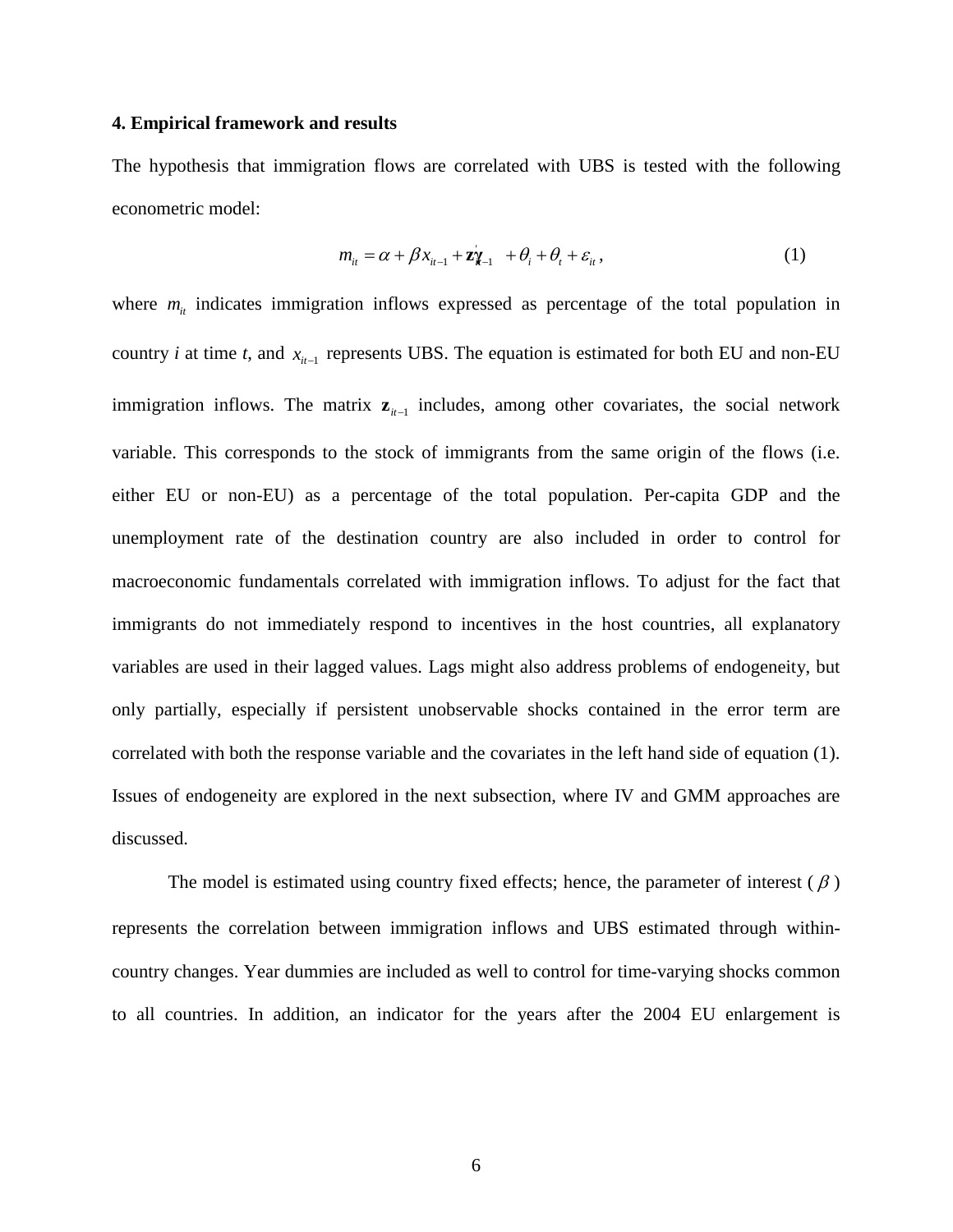introduced to capture changes in immigration patterns common to all receiving countries. [7](#page-5-5) Due to the inhomogeneous size of countries, observations are weighted by population size.<sup>[8](#page-7-0)</sup>

### 4.1 *OLS results*

Table 1 reports the results of the estimation of OLS regression of equation (1). For sake of comparison, column (a) reports the results of the model without UBS. In such a model one would expect all components of **z**<sub>*it*−1</sub> to be correlated with immigration flows. For example, immigrants are more likely to choose locations where individuals from the same origin have already settled. Similarly, a higher per-capita GDP and better employment conditions are expected to attract, all things being equal, more immigrants. The estimates of networks, GDP and unemployment rate seem to confirm this hypothesis; however, the correlation is economically and statistically stronger for non-EU individuals.<sup>[9](#page-7-1)</sup> For non-EU immigrants GDP is positively correlated with immigration (the point estimates vary between 0.017 and 0.019 across models), while for immigrants coming from EU countries, this correlation is essentially zero.<sup>[10](#page-7-2)</sup> While for neither groups of immigrants is it possible to reject the null hypothesis that unemployment is correlated with immigration, the size of the estimate would have been, in any case, negligible.<sup>[11](#page-7-3)</sup>

<sup>&</sup>lt;sup>7</sup> While the inclusion of this variable does not substantially change the estimates, it does generally improve the fit of the model.

<span id="page-7-0"></span><sup>&</sup>lt;sup>8</sup> Since weights must be constant when fixed effects are used, population size in the year 2000 is chosen. Sensitivity tests are carried out to assess the impact of observation weighting.

<span id="page-7-1"></span><sup>&</sup>lt;sup>9</sup> For example, a change in the stock of EU immigrants of 0.1% (e.g., from the mean value of 4.5 to 4.6%) is associated with an increase of immigration flows which varies between 0.012 and 0.014% across specifications (at the mean value this corresponds to an increase from 0.44 to around 0.45%). On the contrary, the increase of EU immigration flows associated with a 0.1% change in the network (e.g., from the mean value of 2.0 to 2.1%) is around 0.01% (at the mean value this corresponds to an increase from 0.12 to less than 0.13%).

<span id="page-7-2"></span><sup>&</sup>lt;sup>10</sup> Since the logarithm of GDP is used in the regression, the estimate for non-EU immigration flows means that a 1% change on GDP is associated with a change of immigration flows from 0.44%, the mean value, to around 0.45%.

<span id="page-7-4"></span><span id="page-7-3"></span> $11$  Since the inclusion of fixed effects absorbs cross-country, time-unvarying differences, a potential explanation for this weak relationship is that unemployment within each country does not vary substantially over time. Inspection of the unemployment rates confirms this conjecture: only Ireland, the Slovak Republic and Spain exhibit important changes during the period under analysis, while unemployment rates are rather constant for the remaining countries.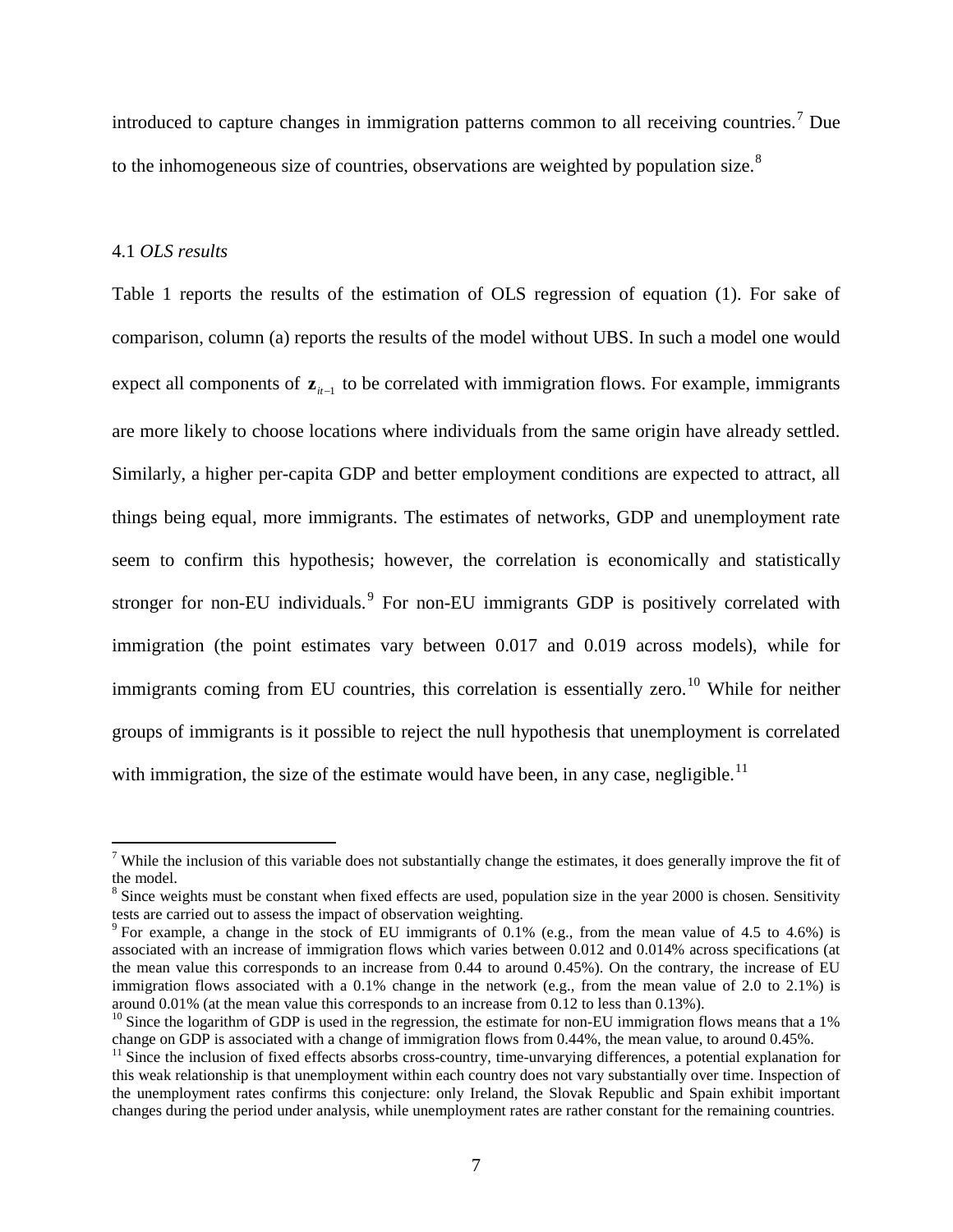In column (b), UBS is added to the specification. The estimated coefficient is positive for non-EU immigrants, but negative for EU immigrants, although imprecisely estimated. Taken at its face value, the estimate of 0.058 for non-EU immigrants means that a 1% change in UBS is associated with a change in immigration flows of less than 0.01%. A practical example is useful: if the UK were to experience a substantial increase in UBS from, say, 1.13% (the mean value) to 3.15% (the mean value in Germany), then there would be an associated change in immigration flows from 0.45% to 0.57%. In this particular case a growth of UBS of a factor of nearly three correlates with a growth of about 1/4 in immigration flows. In contrast, the estimated coefficient for EU immigrants is essentially zero in terms of economic impact.

In column (c), a model which includes other major social expenditure components (health, pensions and family) is estimated. The rationale is to control for potential omitted variables that might confound the correlation between UBS and immigration flows. After including these additional components, the estimate of UBS for non-EU immigrants increases only slightly (0.061 vs 0.058); however, this difference, besides being statistically insignificant at the 10% level, is also very small in terms of size. Similarly for EU immigrants, the addition of other expenditure components does not affect the essentially zero estimate.<sup>[12](#page-7-4)</sup> Finally, in column (d), a model without weights is estimated. The UBS point estimates are, in absolute terms, slightly larger, although the general pattern remains unchanged. The weighted estimates are generally preferred, especially for non-EU immigrants, as they are closer to the predictions of migration theory both in terms of signs and magnitude.

In summary, the OLS analysis demonstrates that there is moderate association between UBS and non-EU immigration inflow; however, the same cannot be said of EU immigrants. It

<span id="page-8-0"></span><sup>&</sup>lt;sup>12</sup> The estimates of the other components for non-EU immigration flows are 0.066 (s.e. 0.035) for family expenditure, -0.028 (s.e. 0.014) for health expenditure and -0.039 (s.e. 0.025) for pension expenditure. For EU flows, the corresponding estimates are -0.001 (s.e. 0.010), 0.004 (s.e. 0.006) and -0.011 (s.e. 0.008).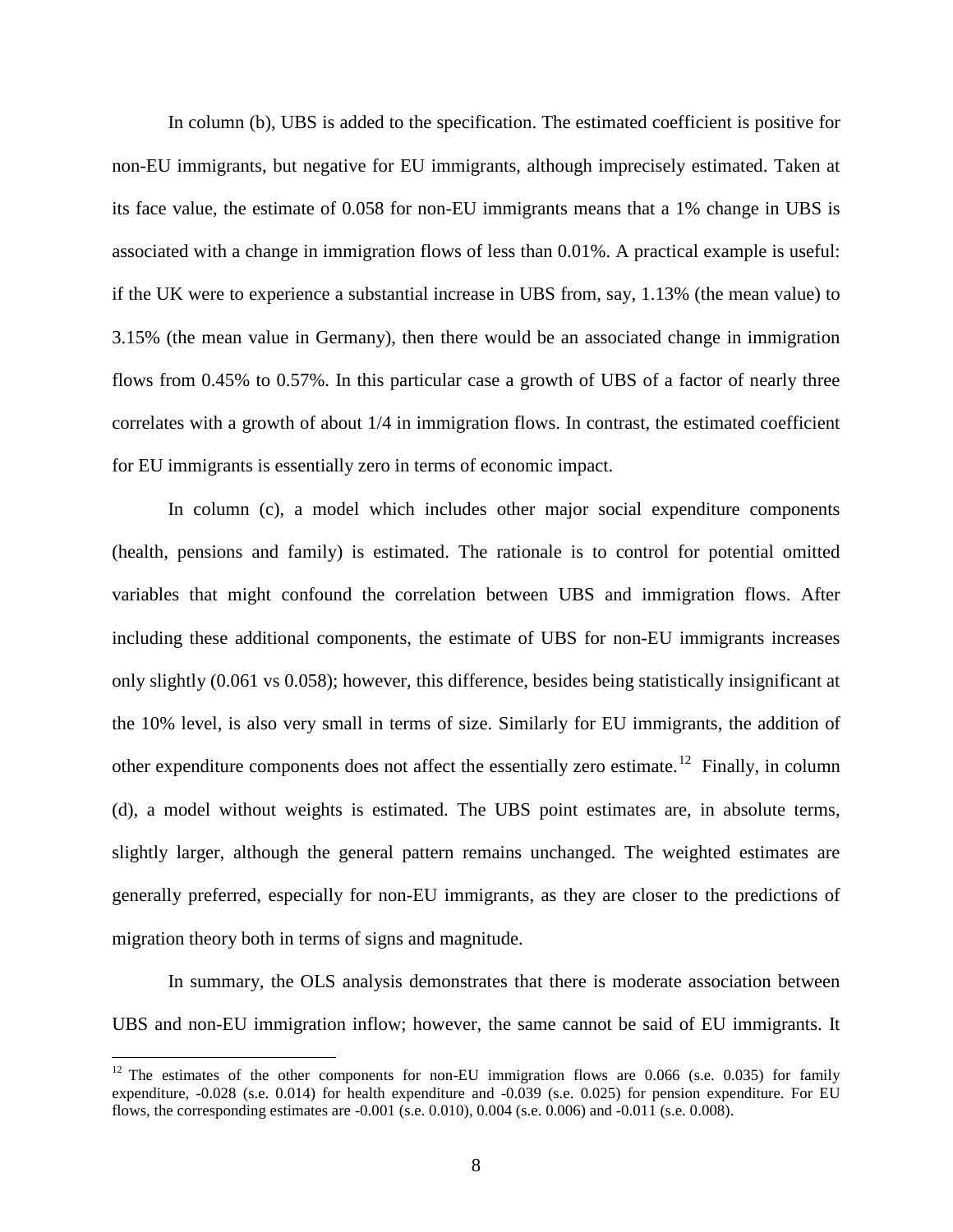should be noted that these results are mere correlation estimates. Hence a more causal interpretation would require assessing how unobservable factors attract immigrants. The following section examines the potential threat to the internal validity of these results due to reverse causality.

|                            | (a)                      | (b)                  | (c)         | (d)         |  |  |
|----------------------------|--------------------------|----------------------|-------------|-------------|--|--|
|                            | <b>Non-EU</b> immigrants |                      |             |             |  |  |
| <b>UBS</b>                 |                          | $0.058$ **           | $0.061 *$   | $0.066$ *** |  |  |
|                            |                          | (0.028)              | (0.031)     | (0.021)     |  |  |
| Stock of non-EU immigrants | $0.141$ ***              | $0.129$ ***          | $0.123$ *** | $0.079*$    |  |  |
|                            | (0.028)                  | (0.026)              | (0.028)     | (0.039)     |  |  |
| Per-capita GDP             | $0.017**$                | $0.019$ **           | $0.018**$   | 0.007       |  |  |
|                            | (0.007)                  | (0.007)              | (0.007)     | (0.004)     |  |  |
| Unemployment rate          | $-0.007$                 | $-0.015$             | $-0.005$    | $-0.026$    |  |  |
|                            | (0.018)                  | (0.017)              | (0.016)     | (0.015)     |  |  |
| Constant                   | $-0.056**$               | $-0.063$ **          | $-0.053**$  | $-0.020$    |  |  |
|                            | (0.023)                  | (0.024)              | (0.021)     | (0.014)     |  |  |
| $\overline{R}^2$           | 0.64                     | 0.65                 | 0.68        | 0.52        |  |  |
|                            |                          |                      |             |             |  |  |
|                            |                          | <b>EU</b> immigrants |             |             |  |  |
| <b>UBS</b>                 |                          | $-0.009$             | $-0.003$    | $-0.012$    |  |  |
|                            |                          | (0.012)              | (0.013)     | (0.013)     |  |  |
| Stock of EU immigrants     | $0.072$ ***              | $0.075$ ***          | $0.068**$   | $0.094$ *** |  |  |
|                            | (0.021)                  | (0.025)              | (0.027)     | (0.021)     |  |  |
| Per-capita GDP             | 0.000                    | 0.000                | 0.000       | $-0.003$    |  |  |
|                            | (0.002)                  | (0.003)              | (0.003)     | (0.003)     |  |  |
| Unemployment rate          | 0.001                    | 0.002                | 0.004       | 0.006       |  |  |
|                            | (0.005)                  | (0.006)              | (0.006)     | (0.005)     |  |  |
| Constant                   | 0.000                    | 0.001                | 0.002       | 0.008       |  |  |
|                            | (0.006)                  | (0.007)              | (0.007)     | (0.010)     |  |  |
| $\overline{R}^2$           | 0.28                     | 0.29                 | 0.29        | 0.37        |  |  |
| Weights                    | Y                        | Y                    | Y           | $\mathbf N$ |  |  |
| Other welfare components   | $\mathbf N$              | $\overline{N}$       | Y           | N           |  |  |
| $\mathbf N$                | 248                      | 248                  | 248         | 248         |  |  |

Table 1 – OLS estimates of immigration inflow rates

Notes: Robust standard errors in parentheses. \*/\*\*/\*\*\* indicate significance at the 10/5/1% level. All models are estimated by country fixed effects and contain year dummies. Weights are population counts of each country in the year 2000. Other welfare components are expenditure on health, family and pensions.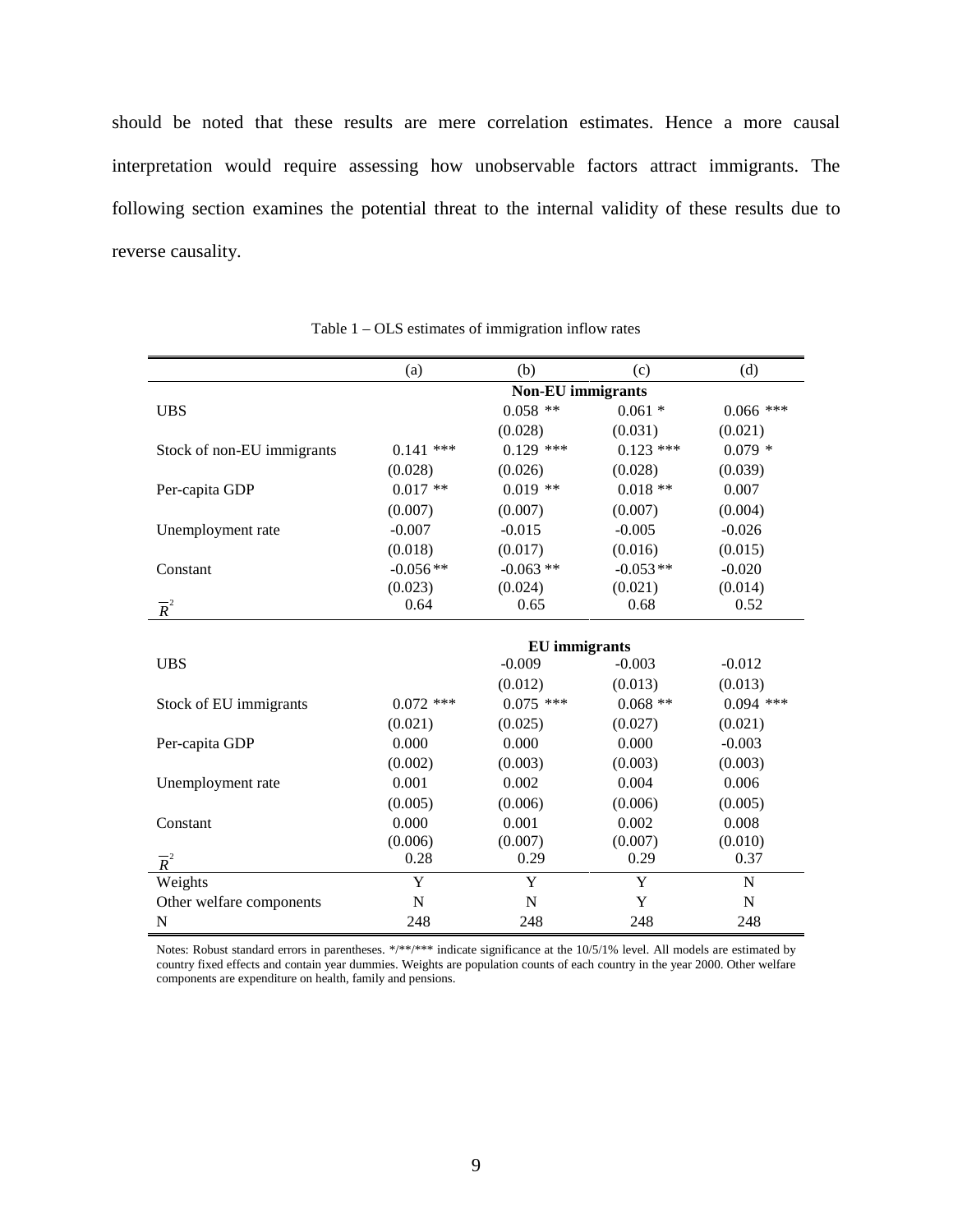### 4.2 *Is unemployment benefit spending endogenous?*

Two potential channels of endogeneity that might threaten the causal interpretation of the OLS estimates are now discussed. Both are cases of reverse causality, whereby social expenditure is a function of immigration. Presence of simultaneity bias is best explained by the means of the following system of equations:

$$
\begin{cases} m = \beta s + \varepsilon & (2a) \\ s = \gamma m + \eta & (2b) \end{cases}
$$

Equation (2a) is a simplified version of (1), and equation (2b) states that social welfare spending is a function of immigration. Estimation of (2a) by OLS will lead to simultaneity bias, since:

$$
p \lim \beta = \beta_{OLS} + Cov\left(\frac{\gamma \varepsilon + \eta}{1 - \beta_{OLS} \gamma}, \varepsilon\right) \times \frac{1}{Var(m)} = \beta_{OLS} + \frac{\gamma \sigma_{\varepsilon}^2 + \eta}{1 - \beta_{OLS} \gamma} \times \frac{1}{Var(m)} \tag{3}
$$

Equation (3) shows that the size and magnitude of the bias depend (among other things) on the size and magnitude of  $\gamma$ , which capture the impact of immigration on spending. For example, the OLS analysis might conclude that there is a positive (negative) welfare magnet effect. However, the true, exogenous impact of UBS on immigration could be much smaller (larger) in presence of positive (negative) bias. The following two channels of simultaneity bias are explored: a) the co-determination of immigration and UBS and b) the responsiveness of welfare policies to immigration.

The first possible channel is a consequence of the simultaneous determination of immigration and UBS. This occurs because immigrants access welfare and hence they affect *s*, the level of spending in equation (2b). Moreover, since UBS is expressed as a percentage of GDP, immigration simultaneously affects both the numerator (the amount of spending) and the denominator (how immigrants participate to the GDP through consumption, taxes and welfare spending). While it is difficult to provide a precise assessment of the effect of immigration on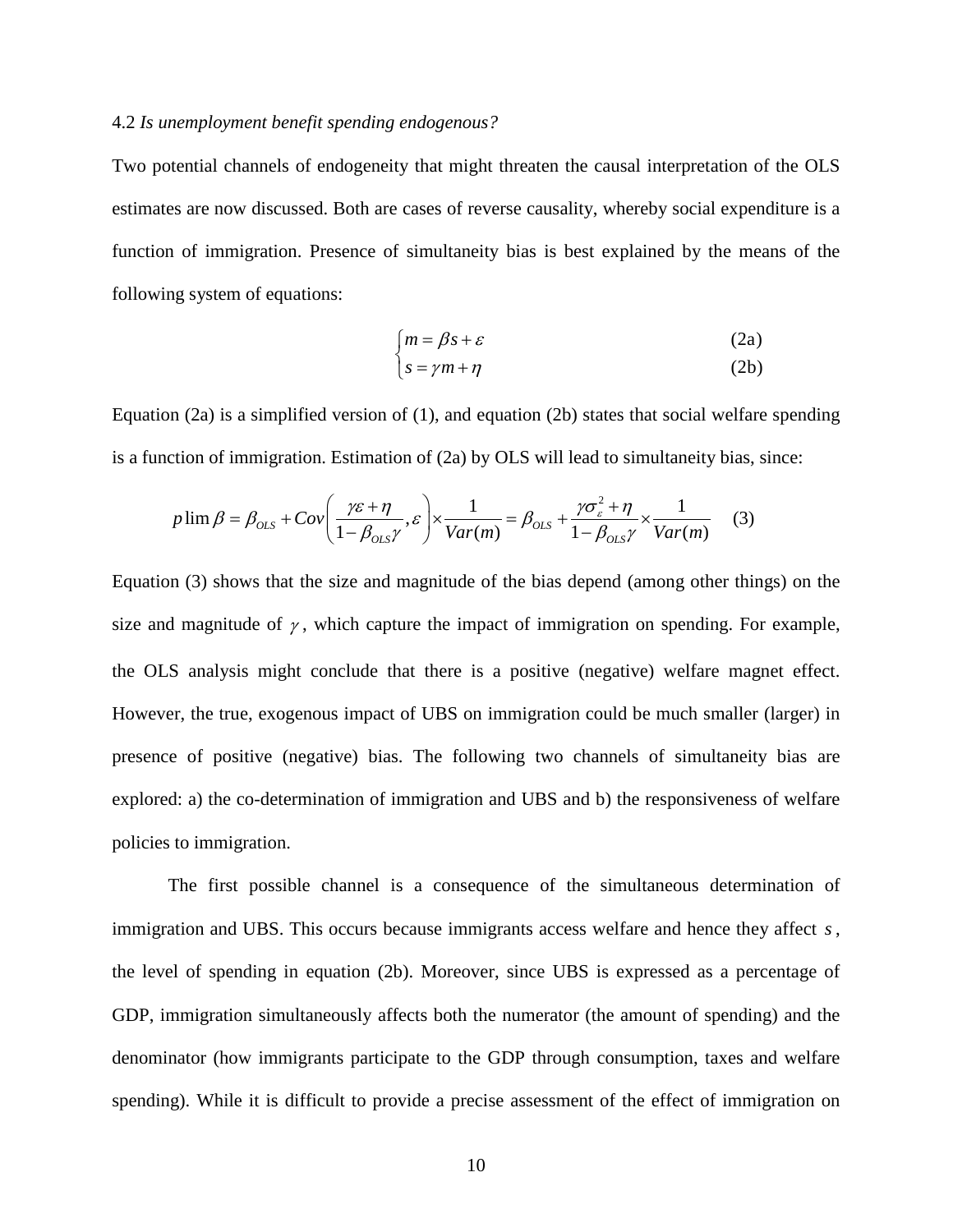welfare spending, an indirect account can be given by comparing the welfare use of immigrants to natives. This is done in Table 2, where data for unemployment benefit recipiency are reported for natives, EU immigrants and non-EU immigrants for the years 2005–2008. In particular, the first three columns report the unconditional take-up rates (percentage of individuals in each group who receive unemployment benefits). With few exceptions, non-EU and EU immigrants show substantially higher unconditional probabilities of taking-up unemployment benefits than natives, determining a "disproportional" spending attributable to immigrants. However, these raw statistics do not take into account the diverse composition of immigrant groups. To this aim, the remaining columns of Table 2 report the probability of receiving unemployment benefits conditional on unemployment status and on socio-demographic characteristics (see Brücker et al, 2002).<sup>[13](#page-8-0)</sup> After controlling for these characteristics, there is no longer evidence that immigrants take-up benefits more than natives; if anything, immigrants (particularly those from non-EU origins) exhibit lower rates of unemployment benefit recipiency. This evidence is in line with Barrett and Maître (this issue), who find that after conditioning for unemployment status, immigrants are less likely than natives to receive unemployment benefits. On the one hand, the disproportional benefit spending attributable to immigrants suggests that it is indeed important to take into account reverse causality, as immigration might then lead to increased welfare spending. However, the figures in Table 2 also suggest that the relatively higher spending attributable to immigrants is the result of the composition of immigrant population rather than a consequence of their residual propensity to take-up welfare (holding characteristics constant).

<span id="page-11-0"></span><sup>&</sup>lt;sup>13</sup> A probit model is estimated for each of the three groups, pooling EU-SILC data for the years 2005–2008. The dependent variable is the probability of accessing unemployment benefits conditional on being unemployed. The explanatory variables contain gender, age, education and dummies for the country of residence. Observations are weighted by population size. Full estimates are available upon request.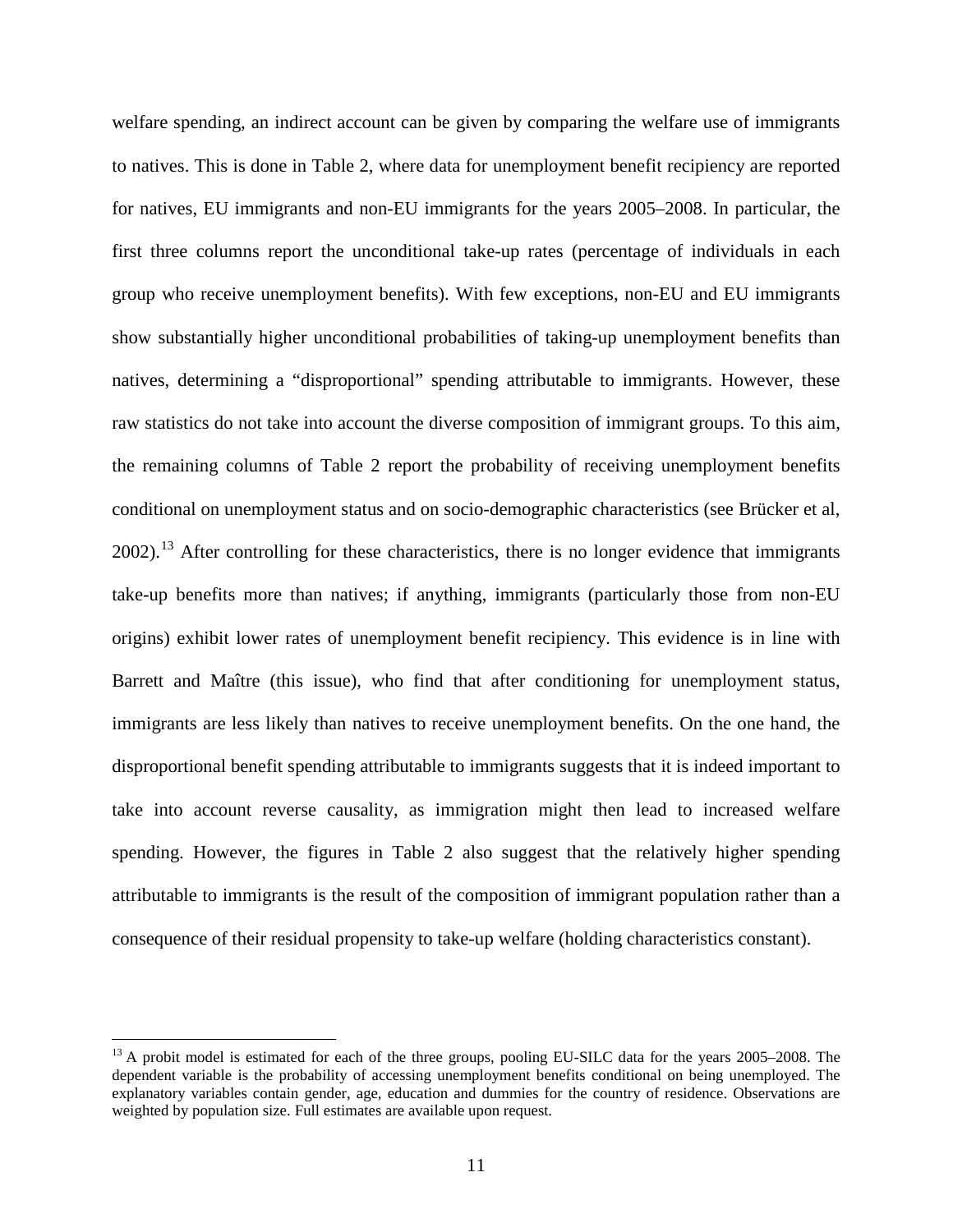|                 | Unconditional take-up rates |                    |                |       | Conditional take-up rates |                    |                |  |
|-----------------|-----------------------------|--------------------|----------------|-------|---------------------------|--------------------|----------------|--|
| Country         | <b>Natives</b>              | Non-EU<br>migrants | EU<br>migrants |       | <b>Natives</b>            | Non-EU<br>migrants | EU<br>migrants |  |
| Austria         | 0.091                       | 0.195              | 0.106          |       | 0.631                     | 0.661              | 0.567          |  |
| Belgium         | 0.148                       | 0.193              | 0.162          |       | 0.813                     | 0.766              | 0.772          |  |
| Czech Republic  | 0.049                       | 0.035              | 0.049          |       | 0.331                     | 0.242              | 0.232          |  |
| Denmark         | 0.201                       | 0.335              | 0.242          |       | 0.639                     | 0.747              | 0.757          |  |
| Finland         | 0.188                       | 0.464              | 0.233          |       | 0.846                     | 0.853              | 0.871          |  |
| France          | 0.097                       | 0.148              | 0.091          |       | 0.546                     | 0.495              | 0.519          |  |
| Germany         | 0.113                       | $0.153^{\dagger}$  |                | 0.721 | $0.715^{\dagger}$         |                    |                |  |
| Hungary         | 0.071                       | 0.028              | 0.040          |       | 0.543                     | 0.324              | 0.60           |  |
| Ireland         | 0.108                       | 0.093              | 0.092          |       | 0.622                     | 0.495              | 0.543          |  |
| Italy           | 0.121                       | 0.204              | 0.184          |       | 0.239                     | 0.285              | 0.314          |  |
| Luxembourg      | 0.021                       | 0.059              | 0.049          |       | 0.269                     | 0.307              | 0.406          |  |
| Netherlands     | 0.051                       | 0.065              | 0.060          |       | 0.448                     | 0.236              | 0.511          |  |
| Norway          | 0.044                       | 0.102              | 0.054          |       | 0.351                     | 0.378              | 0.316          |  |
| Portugal        | 0.046                       | 0.050              | 0.056          |       | 0.325                     | 0.295              | 0.301          |  |
| Slovak Republic | 0.030                       | $0.013^{\dagger}$  |                | 0.175 | $0.109^{\dagger}$         |                    |                |  |
| Spain           | 0.066                       | 0.061              | 0.066          |       | 0.326                     | 0.230              | 0.253          |  |
| Sweden          | 0.102                       | 0.160              | 0.098          |       | 0.380                     | 0.315              | 0.393          |  |
| United Kingdom  | 0.017                       | 0.025              | 0.017          |       | 0.368                     | 0.331              | 0.324          |  |
| Average         | 0.086                       | 0.124              | 0.103          |       | 0.487                     | 0.458              | 0.447          |  |

Table 2 – Unemployment benefit recipiency, 2005–2008

Source: EU-SILC 2005 to 2008. Notes: † Breakdown by EU/non-EU immigrants not available, figures refer to the average rate for the two groups

The second possible cause of simultaneity bias explored is related to the responsiveness of unemployment benefit policies to immigration, given that institutions in the host country could intervene on expenditure legislation in response to high immigration. For example, if there is the perception of excessive expenditure caused by immigrant welfare dependency (i.e., immigrants take-up benefits more than they supply to the system through social contributions), then governments are more prone to reform aspects of the public insurance system that might discourage immigration (or favour return migration), such as eligibility criteria (contributions) and durations. Changes in these characteristics will, in turn, influence the level of UBS.<sup>[14](#page-11-0)</sup> If this

<span id="page-12-0"></span><sup>&</sup>lt;sup>14</sup> For example, Razin, Sadka and Swagel (2002) argue that migration (in particular low-skilled migration) may lead to a lower tax burden in the long-run. They reason that there will be income redistribution as a consequence of immigration, with native-born individuals moving towards the higher (and anti-tax) part of the income distribution.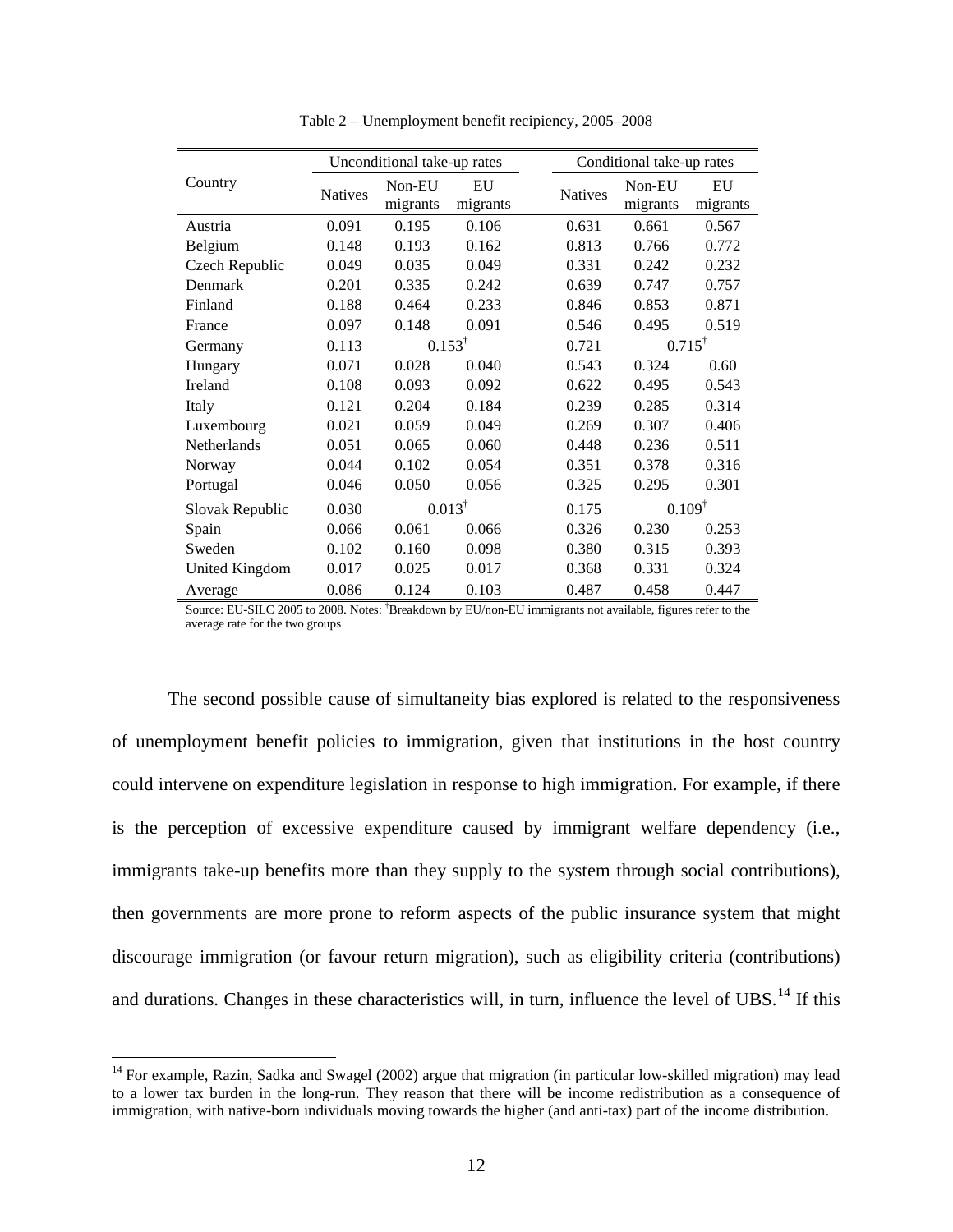is the case, one would expect high-immigration countries to implement austere changes in the unemployment benefit system. To explore this hypothesis, Table 3 reports the levels of and the changes in the eligibility criteria (expressed by the months of employment contributions necessary to qualify for unemployment benefit) and in the duration of unemployment benefits, for the period 1999–2007 (for which these data are available). Countries have been ranked in terms of non-EU immigration impact, represented by the change in the stock of immigrants as percentage of the population. There is no evidence that high immigration countries adopted more restrictive measures in terms of eligibility criteria. On the contrary, unemployment benefit duration has been reduced more in countries with relatively lower changes in immigration. This suggests the existence of a positive, although weak, impact of immigration on UBS, and further justifies the efforts to explore the reverse causality in welfare magnet hypothesis.

|    | Country            | Stock non-EU       | <b>Stock EU</b>    |                   | <b>Employment contributions</b> |                   | Durations          |  |
|----|--------------------|--------------------|--------------------|-------------------|---------------------------------|-------------------|--------------------|--|
|    |                    | $\Delta$ 2007-1999 | $\Delta$ 2007-1999 | <b>Value 1999</b> | $\Delta$ 2007-1999              | <b>Value 1999</b> | $\Delta$ 2007-1999 |  |
| 1  | Spain              | 7.85               | 1.58               | 12                | $\Omega$                        | 24                | $\Omega$           |  |
| 2  | Luxembourg         | 4.72               | 1.15               | 7                 | $\overline{0}$                  | 12                | $\Omega$           |  |
| 3  | Italy              | 3.45               | $-0.02$            | 12                | $\theta$                        | 6                 |                    |  |
| 4  | United Kingdom     | 2.40               | 0.10               | 24                | $-12$                           | 6                 | $\Omega$           |  |
| 5  | Ireland            | 1.61               | 0.06               | 10                | $\Omega$                        | 15                | $\Omega$           |  |
| 6  | Portugal           | 1.59               | 0.32               | 18                | -9                              | 30                | $-6$               |  |
| 7  | Czech Republic     | 1.41               | 0.16               | 12                | $\overline{0}$                  | 6                 | $\Omega$           |  |
| 8  | Norway             | 1.30               | 0.34               | 12                | $\overline{0}$                  | 36                | $-12$              |  |
| 9  | Finland            | 0.72               | 0.10               | 11                | $\overline{0}$                  | 25                | $-2$               |  |
| 10 | Austria            | 0.62               | 0.74               | 12                | $\theta$                        | 10                | $-1$               |  |
| 11 | Switzerland        | 0.52               | 1.12               | 6                 | 6                               | $\tau$            | 11                 |  |
| 12 | Denmark            | 0.34               | 0.25               | 12                | $\overline{0}$                  | 60                | $-12$              |  |
| 13 | Sweden             | 0.26               | $-0.03$            | 6                 | $\Omega$                        | 15                | $-1$               |  |
| 14 | Slovak Republic    | 0.21               | 0.21               | 24                | 12                              | 9                 | $-3$               |  |
| 15 | Hungary            | 0.16               | 0.08               | 12                | $\Omega$                        | 12                | $-3$               |  |
| 16 | France             | 0.07               | 0.12               | $\overline{4}$    | 2                               | 60                | $-37$              |  |
| 17 | <b>Netherlands</b> | 0.01               | 0.07               | 7                 | $\Omega$                        | 60                | $-22$              |  |
| 18 | Belgium            | $-0.01$            | 0.38               | 21                | 6                               | 60                | $\overline{0}$     |  |
| 19 | Germany            | $-1.24$            | 0.50               | 12                | $\overline{0}$                  | 12                | $\mathbf{0}$       |  |

Table 3 – Employment contributions and durations of unemployment benefits

Source: OECD (2002, 2007). Note: The change in the stock of immigrants is expressed in percentage of total population. Employment contribution is given by the number of months of insured work needed for unemployment benefit entitlement. Duration of unemployment benefits is expressed in months.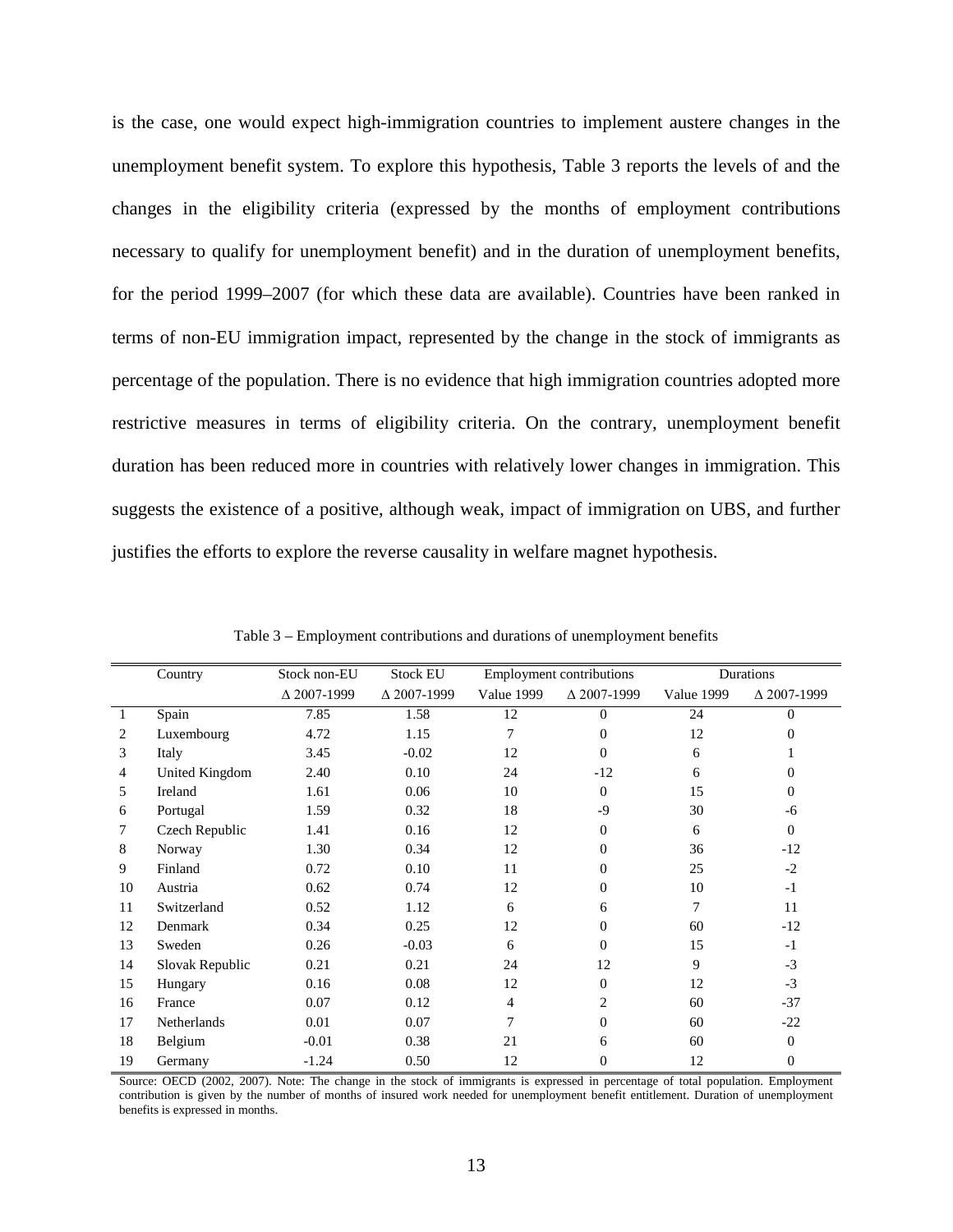### 4.3 *IV estimates*

The potential endogeneity issues just discussed can be addressed by means of an IV approach. In other words, in order to provide a causal interpretation to the welfare magnet hypothesis, a variable which is correlated with the exogenous part of expenditure but not with immigration shocks is required. The number of parties in the government coalition is chosen as the IV for UBS. This choice is motivated by an empirical study by Bawn and Rosenbluth (2006), which shows that public sectors are larger when coalitions are formed by more political parties. The rationale is that in larger coalitions each party is liable only for a fraction of the government political choices, resulting in greater public spending.<sup>[15](#page-12-0)</sup>

The relevance of the instrument is explored by examining the first stage of the regression. This is done in Figure 1, where values of UBS (conditioning for all covariates in equation (1)) are plotted against the number of parties in the government coalition. The figure shows a strong correlation between the two variables — in particular, the estimate of the number of parties is 0.0019 (s.e. 0.0006).<sup>[16](#page-14-0)</sup> Instrument exogeneity requires that the number of parties is not correlated with the error term in the immigration equation. Although it is possible that election results are affected by immigration rates or that new parties arise as a consequence of high immigration, this is unlikely to alter the composition of the winning coalition in terms of number of parties it is composed of. In order to provide further evidence to the results above, a dynamic model is

<span id="page-14-1"></span><sup>&</sup>lt;sup>15</sup> A similar argument is used by Milesi-Ferretti, Perotti and Rostagno (2002), who document that proportional systems favour social welfare spending, while majoritarian systems are more likely to redistribute resources through public goods.

<span id="page-14-0"></span><sup>&</sup>lt;sup>16</sup> Shea's  $R^2$  is 0.11 and the Cragg-Donald Wald F-statistic is 26.78. In only three countries (Austria, Luxembourg and the United Kingdom) did the number of parties in the governing coalition exhibit no variation over time.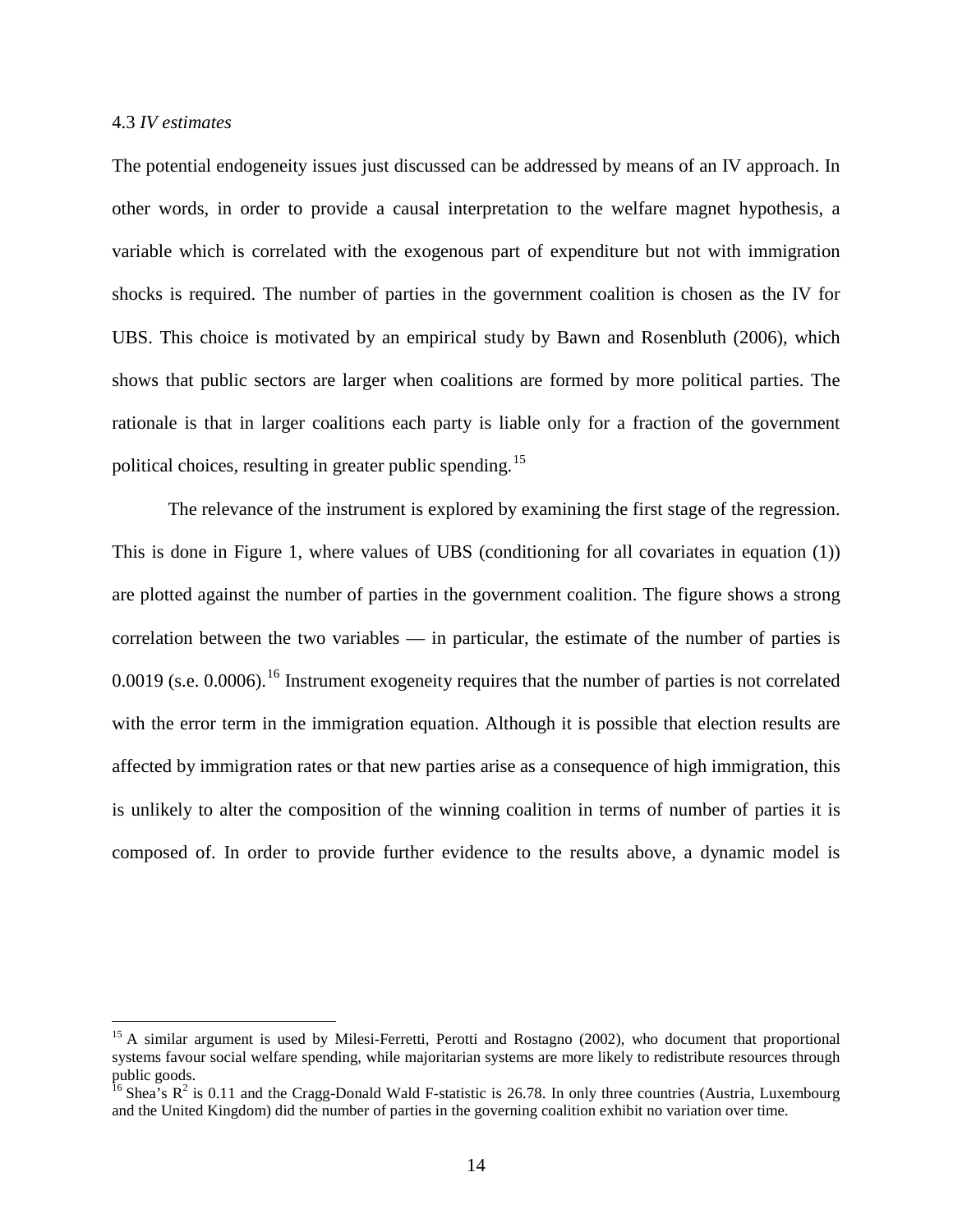considered, whereby the lagged immigration inflows is included as explanatory variable. The Arellano-Bond's system GMM technique is employed as the estimating strategy.<sup>[17](#page-14-1)</sup>

--- Figure 1 about here ---

Table 4 presents the results related to IV and GMM estimations. After taking endogeneity into account, the coefficient for non-EU immigrants is essentially zero and statistically insignificant. On the one hand, these estimates suggest that, in the context of unemployment benefits, the welfare magnet hypothesis seems not at work; on the other hand, they reveal the presence of an upward bias in the OLS. Likewise, for EU immigrants, IV and GMM estimates confirm the absence of any effect, as found in Table  $1.^{18}$  $1.^{18}$  $1.^{18}$ 

The presence of endogeneity indicates the existence of effects from immigration on UBS. It remains a topic for further research whether this is because immigrants access unemployment benefits with different intensity than natives, or because their contribution to GDP is relatively different to their program participation, or, finally, because policy makers' welfare generosity responds to immigration. Evidence was provided that these channels may be operative.

<sup>&</sup>lt;sup>17</sup> System GMM is an augmented version of GMM that uses system of two equations, one differenced and one in levels. Variables in levels are instrumented with their first differences to increase efficiency. The second lag of the endogenous variables is used as instrument because it is not correlated with the error term.

<span id="page-15-0"></span><sup>&</sup>lt;sup>18</sup> In the GMM estimates, essentially all regressors are insignificant, since most of their explanatory power is absorbed by the lagged dependent variable.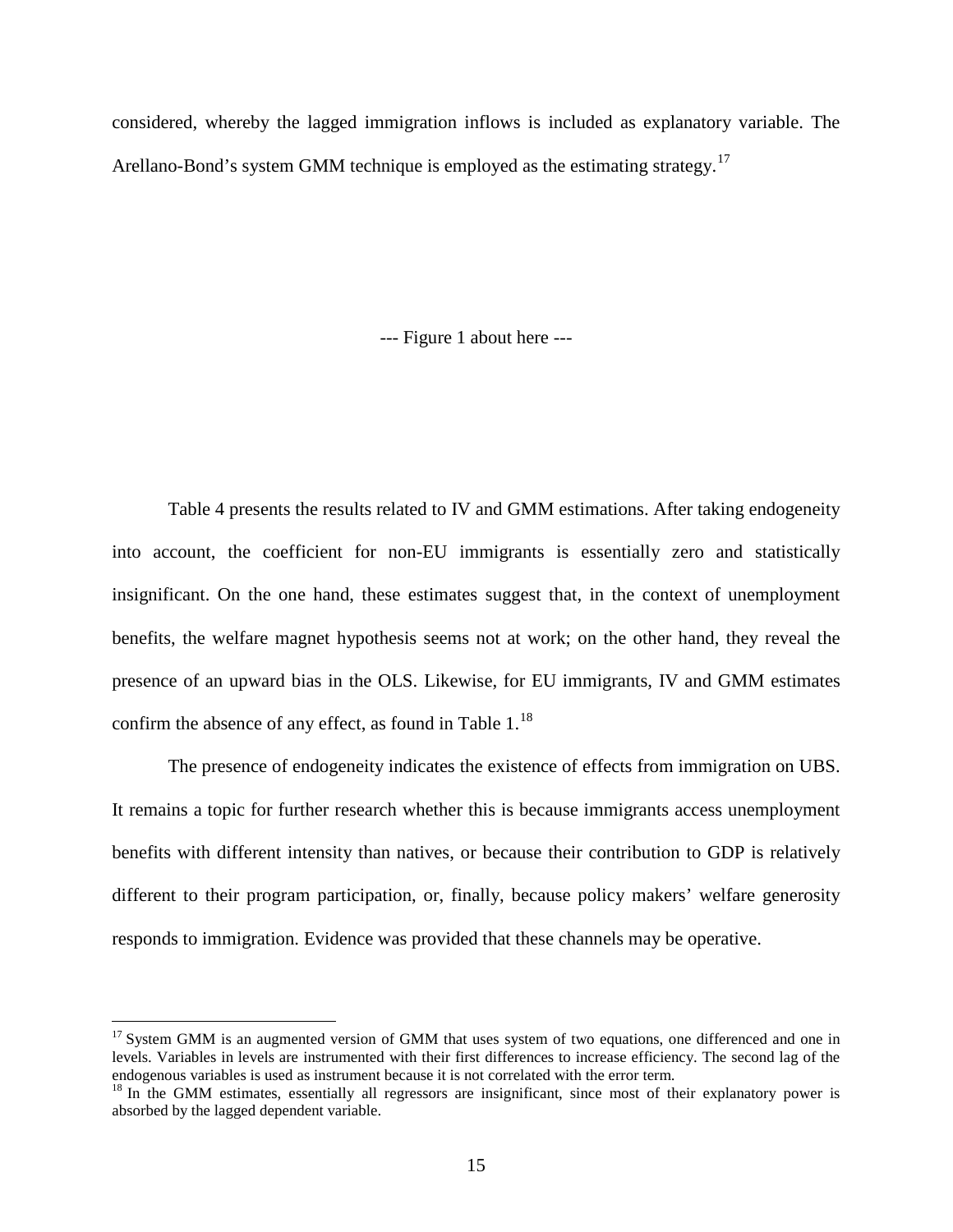|                           | Non-EU immigrants |             | EU immigrants |             |  |
|---------------------------|-------------------|-------------|---------------|-------------|--|
|                           | IV                | <b>GMM</b>  | IV            | <b>GMM</b>  |  |
| <b>UBS</b>                | 0.040             | $-0.013$    | $-0.004$      | 0.001       |  |
|                           | (0.065)           | (0.034)     | (0.022)       | (0.007)     |  |
| Immigrants inflow $(t-1)$ |                   | $0.785$ *** |               | $1.037$ *** |  |
|                           |                   | (0.123)     |               | (0.152)     |  |
| Stock of immigrants       | $0.133$ ***       | 0.002       | $0.073$ ***   | $-0.015$    |  |
|                           | (0.018)           | (0.021)     | (0.014)       | (0.016)     |  |
| Per-capita GDP            | $0.019$ ***       | 0.004       | 0.000         | 0.000       |  |
|                           | (0.003)           | (0.003)     | (0.001)       | (0.001)     |  |
| Unemployment rate         | $-0.012$          | $-0.001$    | 0.002         | 0.001       |  |
|                           | (0.011)           | (0.007)     | (0.003)       | (0.001)     |  |
| Constant                  | $-0.068$ ***      | $-0.013$    | 0.002         | 0.000       |  |
|                           | (0.012)           | (0.011)     | (0.005)       | (0.002)     |  |
| N                         | 248               | 248         | 248           | 248         |  |

Table 4 – IV and Arellano-Bond estimates of immigration inflow rates

Notes: Robust standard errors in parentheses. \*/\*\*/\*\*\* indicate significance at the 10/5/1% level. All models are estimated using country fixed effects and contain year dummies. All regressions are weighted by the counts of individuals in each country in the year 2000. Instrument is the number of parties in the winning parliamentary coalition. IV estimates are computed using Stata command xtivreg2 developed by M.E. Schaffer (Schaffer, 2010). GMM estimates are obtained using Stata command xtabond2 by D. Roodman (Roodman, 2009).

# **5. Conclusions**

This paper has explored the role of UBS on immigration using a sample of EU countries during the period 1993–2008. While the OLS analysis revealed the presence of a moderate correlation between social welfare spending and immigration from non-EU origins, the IV and GMM estimates indicate that the causal effect is smaller and statistically insignificant, thereby rejecting the welfare magnet hypothesis. All estimates for EU immigrants are essentially zero, which suggests that immigration within the EU does not respond to unemployment benefit incentives.

Although the results are robust across specifications, it is important to point out potential limitations of the analysis. On the one hand, the absence of information detailing the country of origin, especially for immigration from outside the EU, might be confounding the existence of welfare magnet effects. Although the effect of UBS on immigration is zero on average, it is not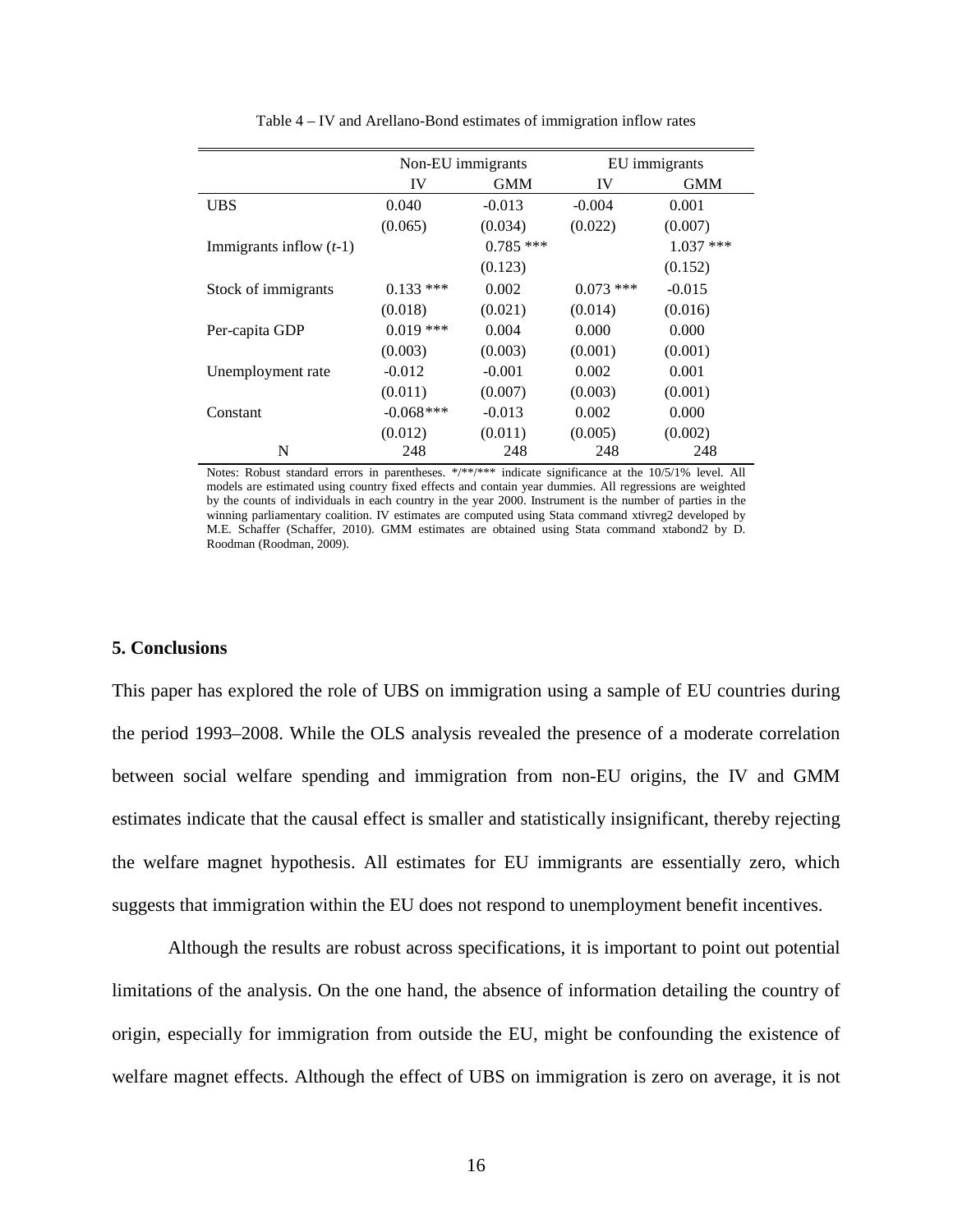possible to exclude that for immigrants from certain origins, unemployment benefits constitute a strong incentive to immigrate. Future availability of detailed data will allow the exploration of this hypothesis. As for EU immigrants, the finding that the estimated effect is essentially zero could be determined by either the fact that they are more skilled, and hence less likely to be attracted by welfare states (Brücker, 2002), or simply by their freedom of movement within the EU, which leads them to rely on (or refer to) their home country unemployment benefit system.

Finally, some descriptive evidence that the positive correlation between welfare and immigration arises due to two channels was provided. First, inappropriate immigration policies in Europe may lead to an adverse composition of immigrants, which in turn results in a higher unemployment benefit take-up rate on the part of immigrants. Second, welfare policies may become more generous in wake of immigration. These are fruitful areas for future research.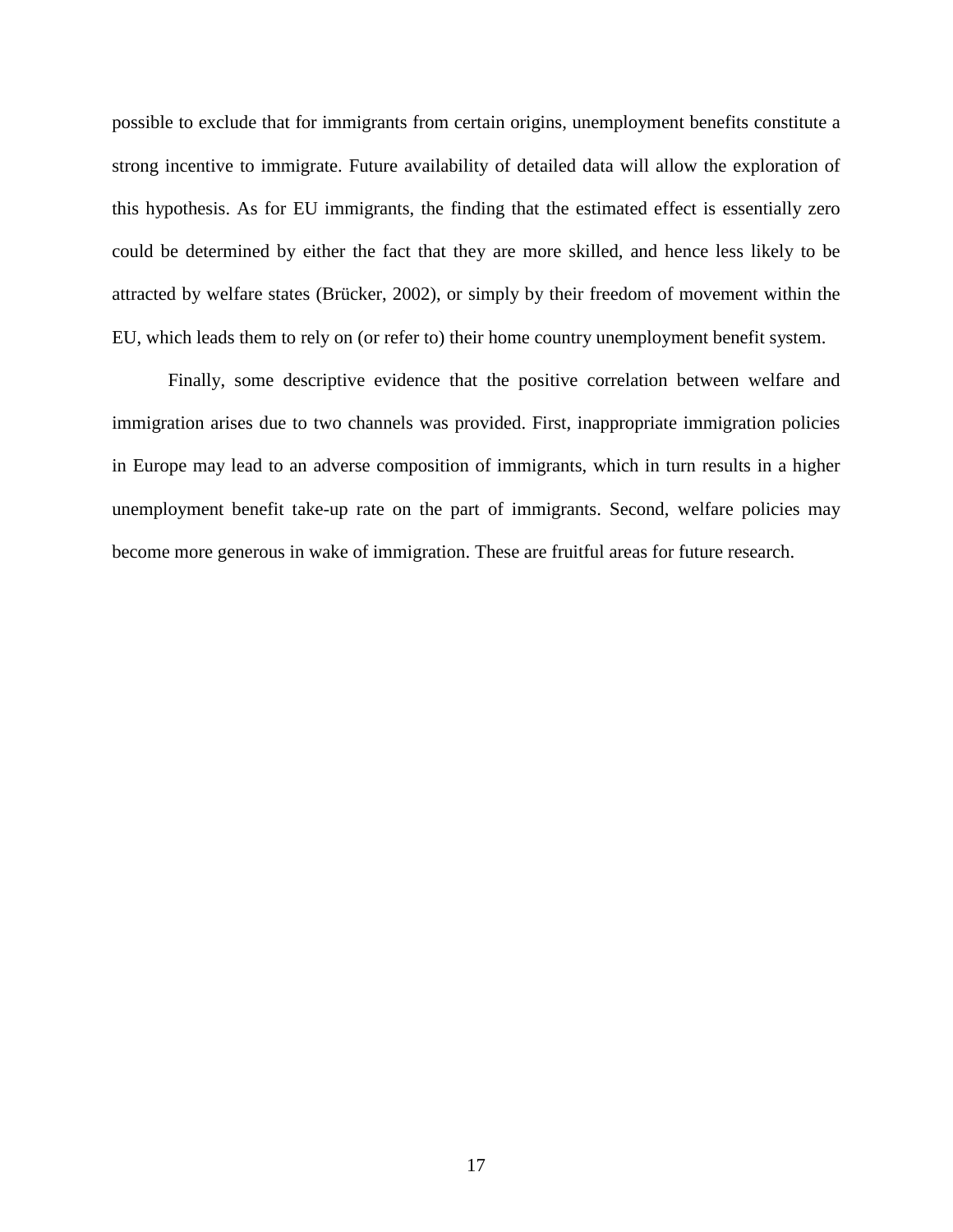### **REFERENCES**

- Anastassova, L. and T. Paligorova (2005), "Why immigrants manage to grab more social benefits? Empirical cross-country analysis", *CERGE-EI Working Paper 263*.
- Barrett, A. and B. Maître (2011), "Immigrant welfare receipt across Europe", *International Journal of Manpower*, this issue.
- Bawn, K. and F. Rosenbluth (2006), "Short versus long coalitions: Electoral accountability and the size of the public sector", *American Journal of Political Science*, 50 (2), 251-265.
- Boeri, T. and H. Brücker (2005), "Migration, co-ordination failures and EU enlargement", *IZA Discussion Paper 1600*.
- Borjas, G.J. (1999), "Immigration and welfare magnets", *Journal of Labor Economics*, 17 (4), 607-637.
- Brücker, H. (2002), "Can international migration solve the problems of European labour markets", *UNECE Economic Survey of Europe*, 2, 109-142.
- Brücker, H., G.S. Epstein, B. McCormick, G. Saint-Paul, A. Venturini and K.F. Zimmermann (2002), "Welfare state provision", in T. Boeri, G. Hanson and B. McCormick (eds), *Immigration Policy and the Welfare System*, Oxford: Oxford University Press, pp. 66-90.
- Cohen, A., A. Razin and E. Sadka (2009), "The skill composition of migration and the generosity of the welfare state", *NBER Working Papers 14738*.
- De Giorgi, G. and M. Pellizzari (2009), "Welfare migration in Europe", *Labour Economics*, 16 (4), 353-363.
- Heitmueller, A. (2005), "Unemployment benefits, risk aversion, and migration incentives", *Journal of Population Economics*, 18 (1), 93-112.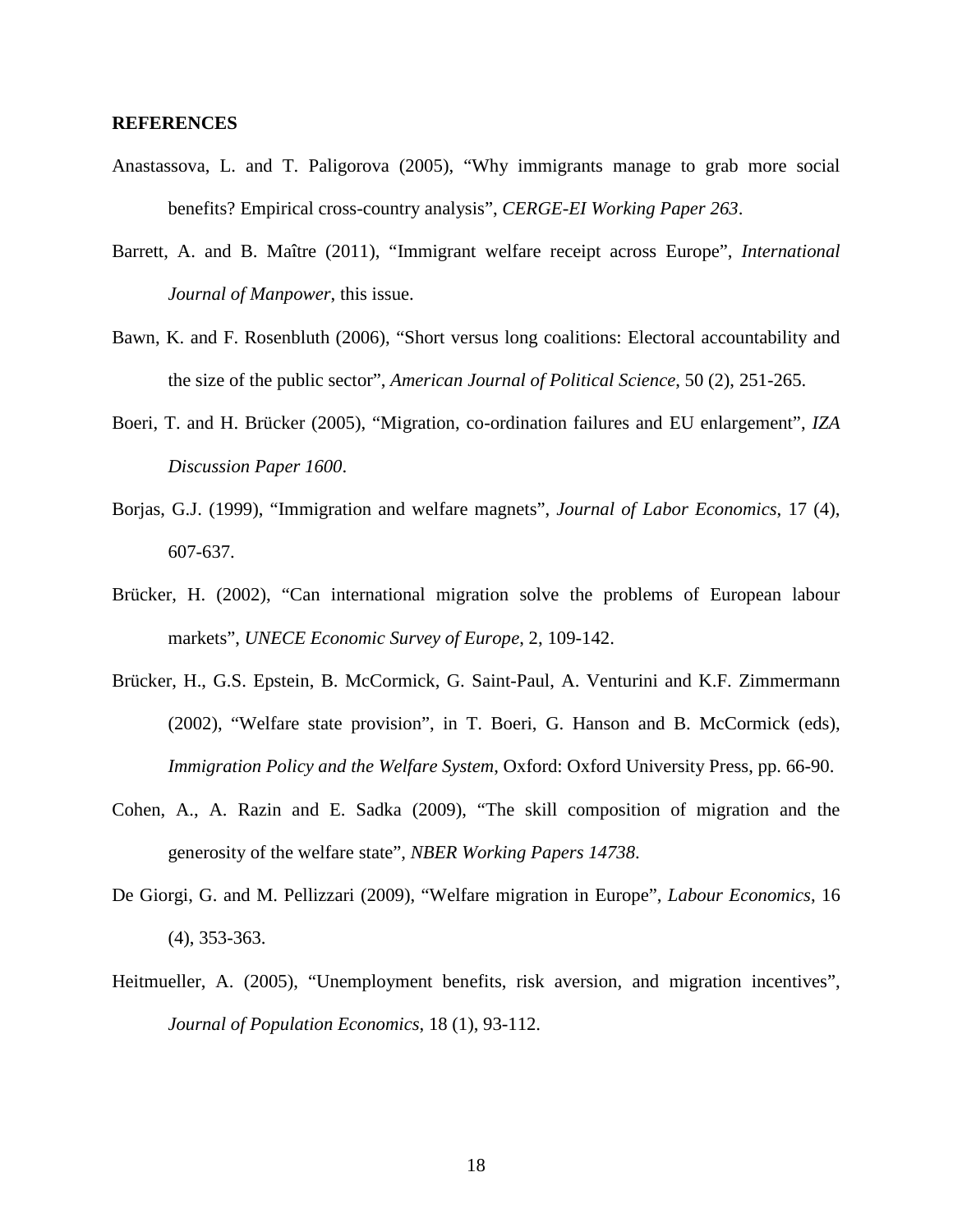- Milesi-Ferretti, G.M., R. Perotti and M. Rostagno (2002), "Electoral systems and public spending", *The Quarterly Journal of Economics*, 117 (2), 609-657.
- Nannestad, P. (2007), "Immigration and welfare states: A survey of 15 years of research", *European Journal of Political Economy*, 23 (2), 512-532.

OECD (2002), *Benefits and Wages 2002: OECD indicators*, Paris: OECD.

OECD (2007), *Benefits and Wages 2007: OECD indicators*, Paris: OECD.

- Pedersen, P.J., M. Pytlikova and N. Smith (2008). "Selection and network effects: Migration flows into OECD countries 1990-2000", *European Economic Review*, 52 (7), 1160-1186.
- Razin, A., E. Sadka and P. Swagel (2002), "Tax burden and migration: A political economy theory and evidence", *Journal of Public Economics*, 85 (2), 167-190.
- Roodman, D. (2009), "How to do xtabond2: An introduction to 'Difference' and 'System' GMM in Stata", *Stata Journal*, 9 (1), 86-136.
- Schaffer, M.E. (2010), "XTIVREG2: Stata module to perform extended IV/2SLS, GMM and AC/HAC, LIML and k-class regression for panel data models", *Statistical Software Components S456501*, Boston College Department of Economics.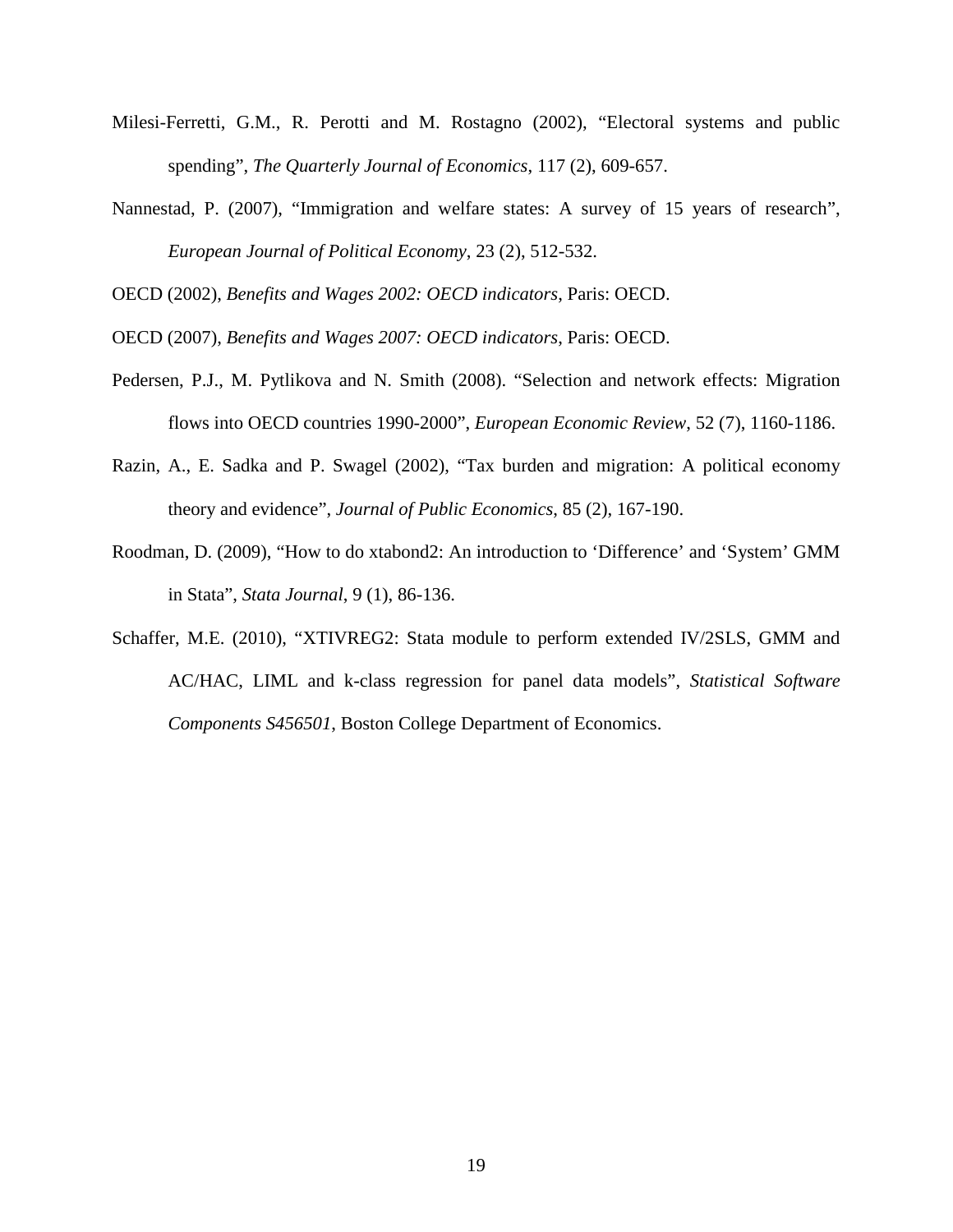# **Appendix**

# **1. Description of SOPEMI database**

Information on stocks and inflows of foreign population in European countries is taken from the SOPEMI database. Data on foreign population and nationals is generally collected either from population registers or residence permit database, and covers the following periods: Austria 1996–2008, Belgium 1993–2007, Czech Republic 1995–2008, Denmark 1993–2007, Finland 1993–2008, France 1994–2008, Germany 1993–2008, Hungary 1995–2008, Ireland 1994–2004, Italy 1993–2007, Luxembourg 1993–2006, Netherlands 1993–2008, Norway 1993–2008, Portugal 1993–2007, Slovak Republic 1993–2008, Spain 1998–2007, Sweden 1993–2003, Switzerland 1993–2008, United Kingdom 1997–2008.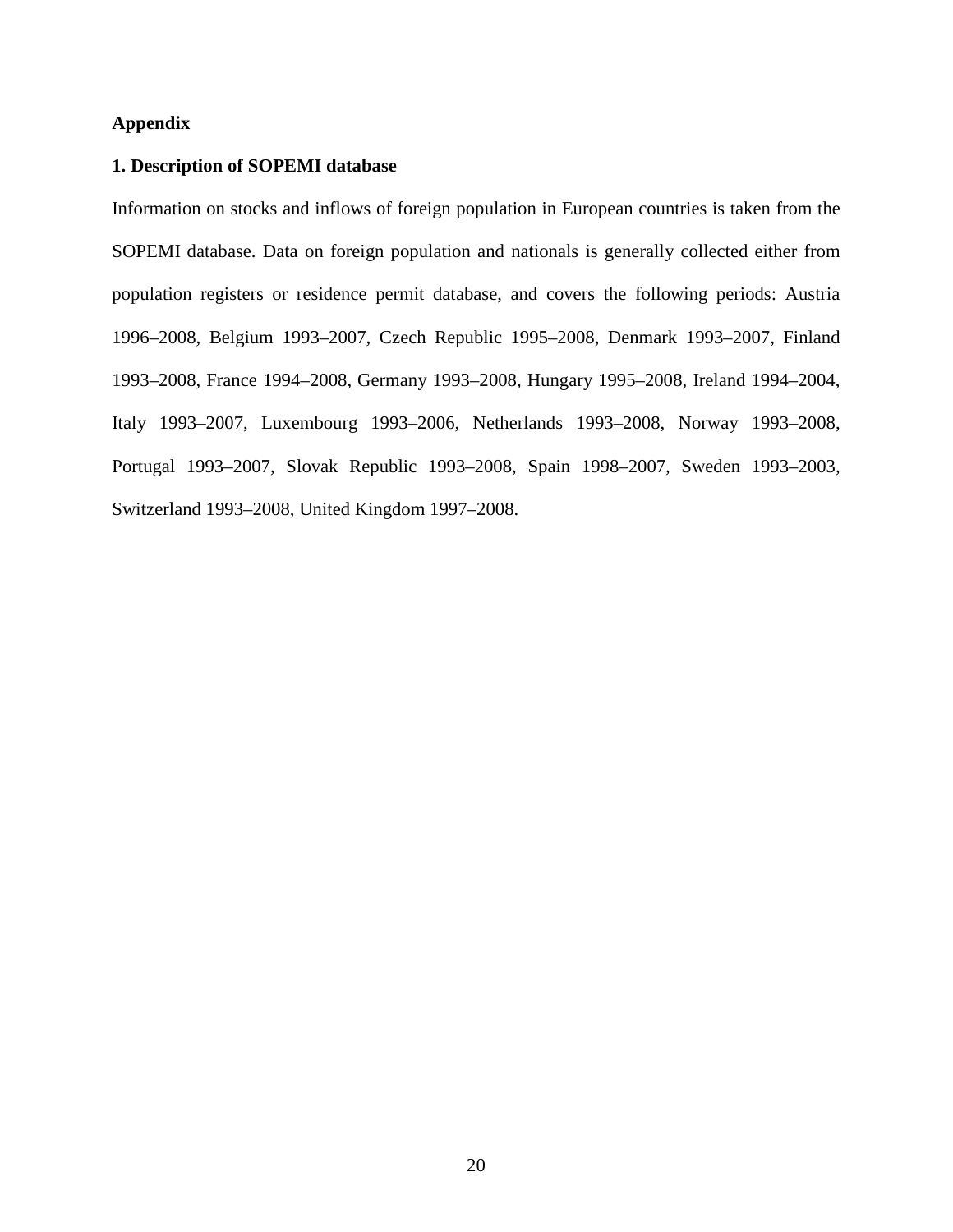| Country         |        | Immigration inflow |        | Stock of immigrants | GDP pc             |        | Unemployment UBS as % of GDP | Number of parties       |
|-----------------|--------|--------------------|--------|---------------------|--------------------|--------|------------------------------|-------------------------|
|                 | non-EU | EU                 | non-EU | EU                  | (PPP 2005 dollars) | rate   |                              | in the ruling coalition |
| Austria         | 0.0077 | 0.0021             | 0.0770 | 0.0153              | 32059              | 0.0479 | 0.0220                       | 2.0                     |
| Belgium         | 0.0033 | 0.0030             | 0.0322 | 0.0546              | 29819              | 0.0816 | 0.0629                       | 4.6                     |
| Czech Republic  | 0.0033 | 0.0003             | 0.0231 | 0.0018              | 18431              | 0.0664 | 0.0115                       | 2.6                     |
| Denmark         | 0.0032 | 0.0009             | 0.0375 | 0.0100              | 30877              | 0.0535 | 0.0683                       | 2.6                     |
| Finland         | 0.0017 | 0.0003             | 0.0156 | 0.0034              | 27568              | 0.1033 | 0.0523                       | 4.3                     |
| France          | 0.0014 | 0.0003             | 0.0650 | 0.0293              | 28311              | 0.0993 | 0.0324                       | 5.2                     |
| Germany         | 0.0063 | 0.0015             | 0.0624 | 0.0240              | 30344              | 0.0909 | 0.0315                       | 2.3                     |
| Hungary         | 0.0021 | 0.0002             | 0.0125 | 0.0018              | 16106              | 0.0660 | 0.0115                       | 2.2                     |
| Ireland         | 0.0042 | 0.0040             | 0.0144 | 0.0505              | 30869              | 0.0663 | 0.0219                       | 2.2                     |
| Italy           | 0.0034 | 0.0002             | 0.0268 | 0.0024              | 27165              | 0.0982 | 0.0104                       | 5.8                     |
| Luxembourg      | 0.0063 | 0.0192             | 0.0638 | 0.3098              | 58634              | 0.0323 | 0.0124                       | 2.0                     |
| Netherlands     | 0.0036 | 0.0013             | 0.0308 | 0.0126              | 33119              | 0.0450 | 0.0363                       | 3.0                     |
| Norway          | 0.0044 | 0.0022             | 0.0263 | 0.0177              | 43751              | 0.0385 | 0.0125                       | 2.6                     |
| Portugal        | 0.0013 | 0.0003             | 0.0155 | 0.0056              | 19410              | 0.0609 | 0.0177                       | 1.8                     |
| Slovak Republic | 0.0012 | 0.0003             | 0.0057 | 0.0057              | 14720              | 0.1496 | 0.0091                       | 3.3                     |
| Spain           | 0.0096 | 0.0016             | 0.0473 | 0.0191              | 26138              | 0.1183 | 0.0433                       | 1.8                     |
| Sweden          | 0.0037 | 0.0011             | 0.0417 | 0.0144              | 27193              | 0.0758 | 0.0343                       | 3.0                     |
| Switzerland     | 0.0063 | 0.0071             | 0.0810 | 0.1159              | 34516              | 0.0357 | 0.0180                       | 4.0                     |
| United Kingdom  | 0.0045 | 0.0010             | 0.0321 | 0.0154              | 31012              | 0.0543 | 0.0113                       | 1.0                     |
| Weighted (mean) | 0.0044 | 0.0012             | 0.0448 | 0.0202              | 28631              | 0.0837 | 0.0263                       | 3.2                     |
| Weighted (sd)   | 0.0030 | 0.0014             | 0.0215 | 0.0205              | 4767               | 0.0291 | 0.0149                       | 1.8                     |

Table A1 – Descriptive statistics

Source: own computations from WDI and SOCX; number of parties in the winning coalition is taken from the European election databas[e http://www.nsd.uib.no/european\\_election\\_database/.](http://www.nsd.uib.no/european_election_database/) Data refer to averages over the years 1993–2008. Statistics are weighted using population size in year 2000.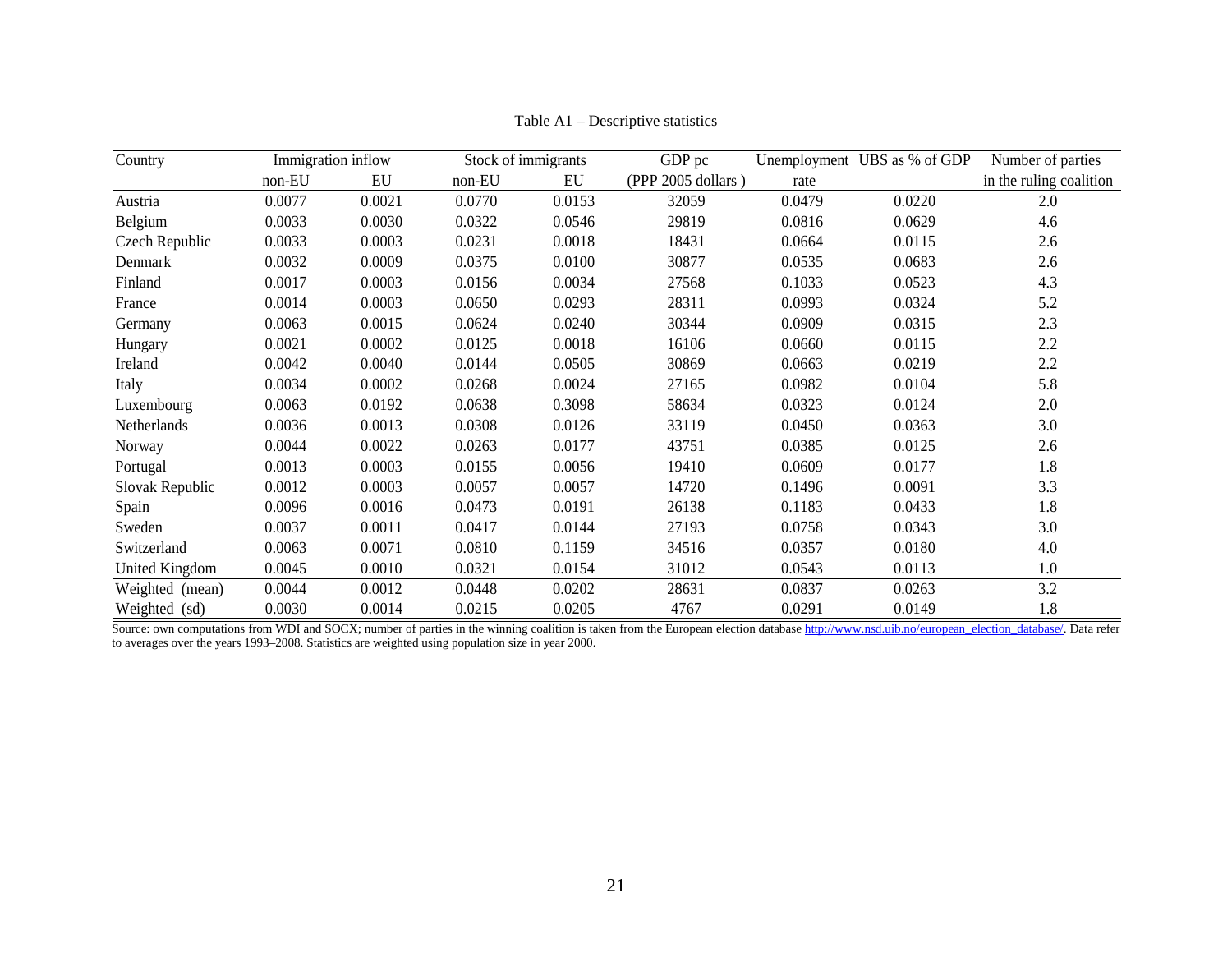Figure 1: Predicted UBS (y-axis) and number of parties in governing coalition (x-axis).



Notes: The size of the circles is proportional to the population size of countries.